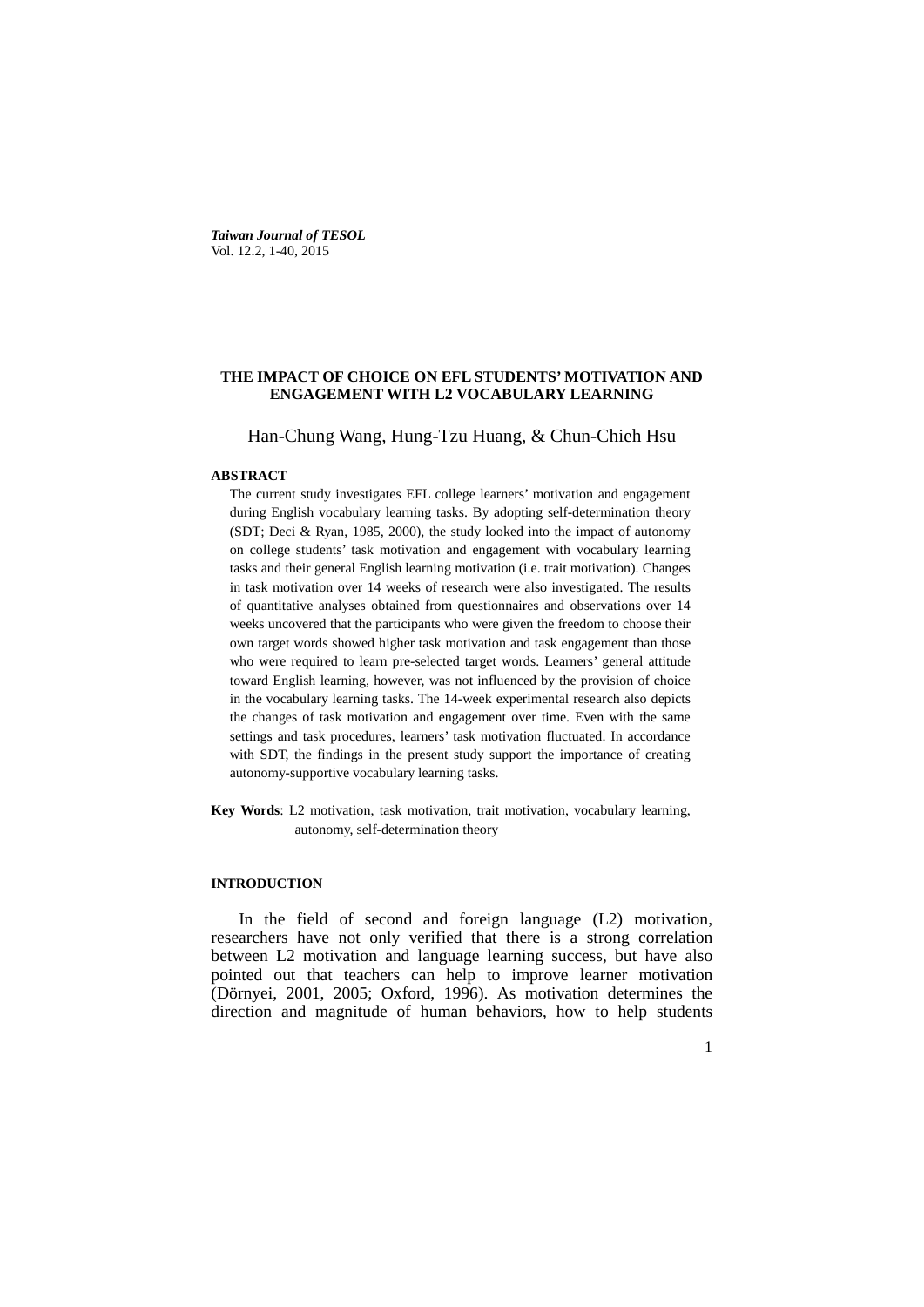become more motivated and active language learners is often a focal concern for L2 teachers. Within classroom contexts, the quality and design of pedagogical tasks offer insights into the factors that increase or decrease learners' motivation. Since the 1990s, L2 research has seen an increasing interest in understanding L2 learning behaviors that lead to L2 acquisition within a task-based framework (e.g. Crookes & Gass, 1993; Robinson, 1995; Skehan, 1998). Examining learners' motivation within a task framework adheres to the micro and situated approaches of investigating L2 motivation (Crookes & Schmidt, 1991; Dörnyei, 2001, 2003; McGroarty, 2001) and produces pedagogically relevant suggestions for the planning of motivational tasks (Dörnyei, 2005; Dörnyei & Kormos, 2000).

The current study sets out to investigate EFL college learners' motivation and engagement during English vocabulary learning tasks. By adopting self-determination theory (SDT) (Deci & Ryan, 1985, 2000), the study looked into the impact of autonomy on college students' task motivation and engagement with vocabulary learning activities. SDT (Deci & Ryan, 1985, 2000) argues that to understand motivation it is pivotal to consider three basic human psychological needs: autonomy, competence, and relatedness. The satisfaction of autonomy is considered the cornerstone of motivation. Since L2 vocabulary learning is a highly individualized phenomenon, L2 learners have somewhat differing vocabulary even if they are members of rather homogenous groups (Schmitt, 2008). Depending on the contexts in which they are situated, learners have different goals, different vocabulary levels to start with, and different chances of being exposed to words. Developing autonomous vocabulary learning strategies and habits for individual learners, therefore, is advantageous for long-term learning. With this in mind, the study investigated the impact of autonomy or the provision of choices in order to understand learners' motivation and their motivational behaviors during vocabulary-learning activities.

#### **LITERATURE REVIEW**

2

#### **Conceptualizations of L2 Task Motivation**

L2 motivation research has seen a number of new conceptualizations since the 1990s (Dörnyei, 2003). For one, there has been a gradual shift from investigating general trait motivation to emphasizing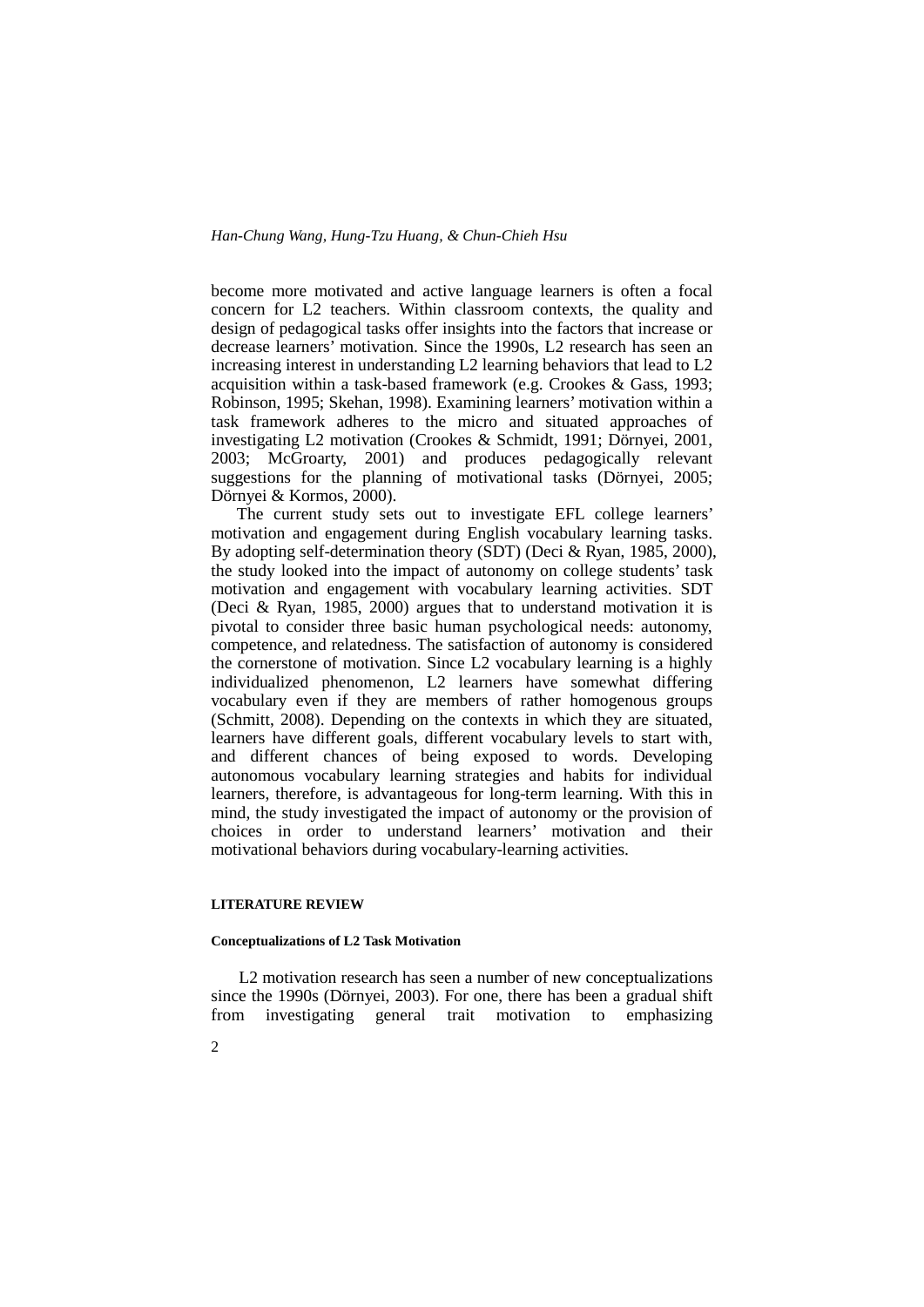situation-specific task motivation (Dörnyei, 2000, 2001). While classic models of L2 motivation (e.g. integrative motivation; Gardner & Lamber, 1972) focus on general motivational orientation such as the influences of social communities and intercultural identification, task motivation emphasizes situation-specific motives that support the completion of a particular task in language classrooms (Dörnyei & Kormos, 2000). Compared to trait motivation, which examines how language attitudes influence learners' general tendencies to invest effort, task motivation is more directly related to pedagogical practices because of its focus on the learning environment, task characteristics, and learners' motivational behaviors in language classrooms (McGroarty, 2001).

The significance of task motivation was highlighted by Dörnyei and Kormos (2000). With 46 Hungarian students, they examined the interrelationship between general and situation-specific motivational factors and learners' task engagement in oral argumentative tasks. It was found that situation-specific rather than general motives more precisely predicted language learners' engagement with oral argumentative tasks. In this study, task engagement or motivational learning behaviors during tasks, rather than achievement scores, were taken as the main criterion variables in determining participants' motivation. Learners with more situation-specific motives, both at the course and task levels, produced a greater number of conversational exchange turns and words in oral tasks.

Although examining motivation within a task-based framework has much potential in understanding learners' participation and completion of classroom activities, little empirical research on task motivation has been conducted since Dörnyei and Kormos (2000). Earlier research of task motivation sees task motivation as dependent on learners' generalized motivation (i.e. trait motivation) and their situation-specific task motives (e.g. Boekaerts, 2002; Julkunen, 1989). More recent task motivation studies, however, have begun to emphasize the dynamicity and temporal variation of task motivation (Dörnyei, 2003; Dörnyei & Ottó, 1998; Dörnyei & Tseng, 2009). Task motivation is modeled as a complex and dynamic system involving interrelated affective, cognitive, and contextual elements constantly working together to produce continuous evolution within the system. Under this conception, the dynamic process and complexity inherent in task motivation was investigated longitudinally at the various stages of the tasks. Including elements such as learners' task enjoyment, success expectancy, and group dynamic, Poupore (2013) for example found that the topics and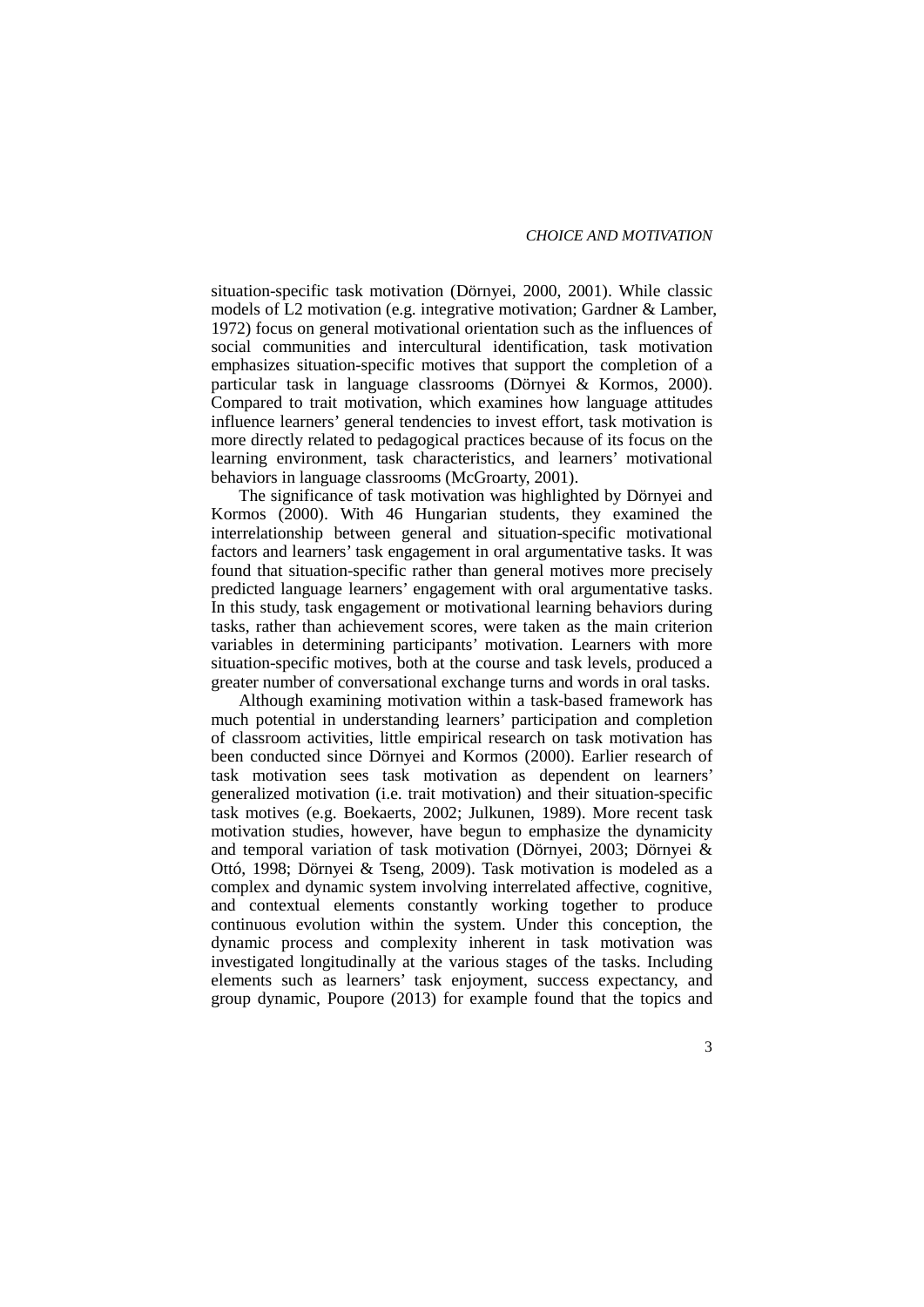cognitive complexity of tasks were important parameters in shaping learners' motivational trajectories. Also using a complex and dynamic approach, de Burgh-Hirabe and Feryok (2013) reported that Japanese learners' motivation for extensive reading waxed and waned throughout the seven months of research time due to the interaction between learner's attitudes toward Japanese language and culture, their beliefs about L2 learning, and the perceived success of extensive reading.

While task motivation has been increasingly characterized as a complex dynamic system rather than as a composite of trait and situation-specific motives, the relationship between general L2 motivational orientation and learners' experiences of participating in tasks has not been widely explored. Indeed, the motivation for engaging in a particular task may be influenced by multiple learner-specific and contextual factors as suggested by complex and dynamic perspectives, but how may cumulated positive experiences in well-designed tasks influence one's general L2 motivational attributes (i.e. trait motivation) over time? Previous research into motivational development has found that learners' trait motivation tends to decline as they gain more experience in learning a language (Bernaus, Moore, & Azevedo, 2007; Gardner, Masgoret, Tennant, & Mihic, 2004; Williams, Burden, & Lanvers, 2002). It is therefore of interest to investigate whether creating a positive learning experience or encouraging learners' volitional engagement in tasks can thereby enhance or at least sustain their overall motivational intensity for learning a language.

#### **Autonomy-Supportive L2 Learning and Motivation**

4

Self-determination theory (SDT; Deci & Ryan, 1985, 2000) underscores the importance of internalizing the learning activity. In SDT, innate psychological needs for autonomy, competence, and relatedness are considered crucial to understanding human motivation. Autonomy, the essence of these psychological constructs, is defined as the sense of 'choicefulness' and volition that are related to one's activities and goal pursuits. It is "the organismic desire to self-organize experience and behavior and to have activity be concordant with one's integrated sense of self" (Deci & Ryan, 2000, p. 231). When participating in an autonomy-supportive activity, learners' behaviors are spontaneous; they are not controlled by external incentives because their sense of authorship, personal agency, and self-determination are encouraged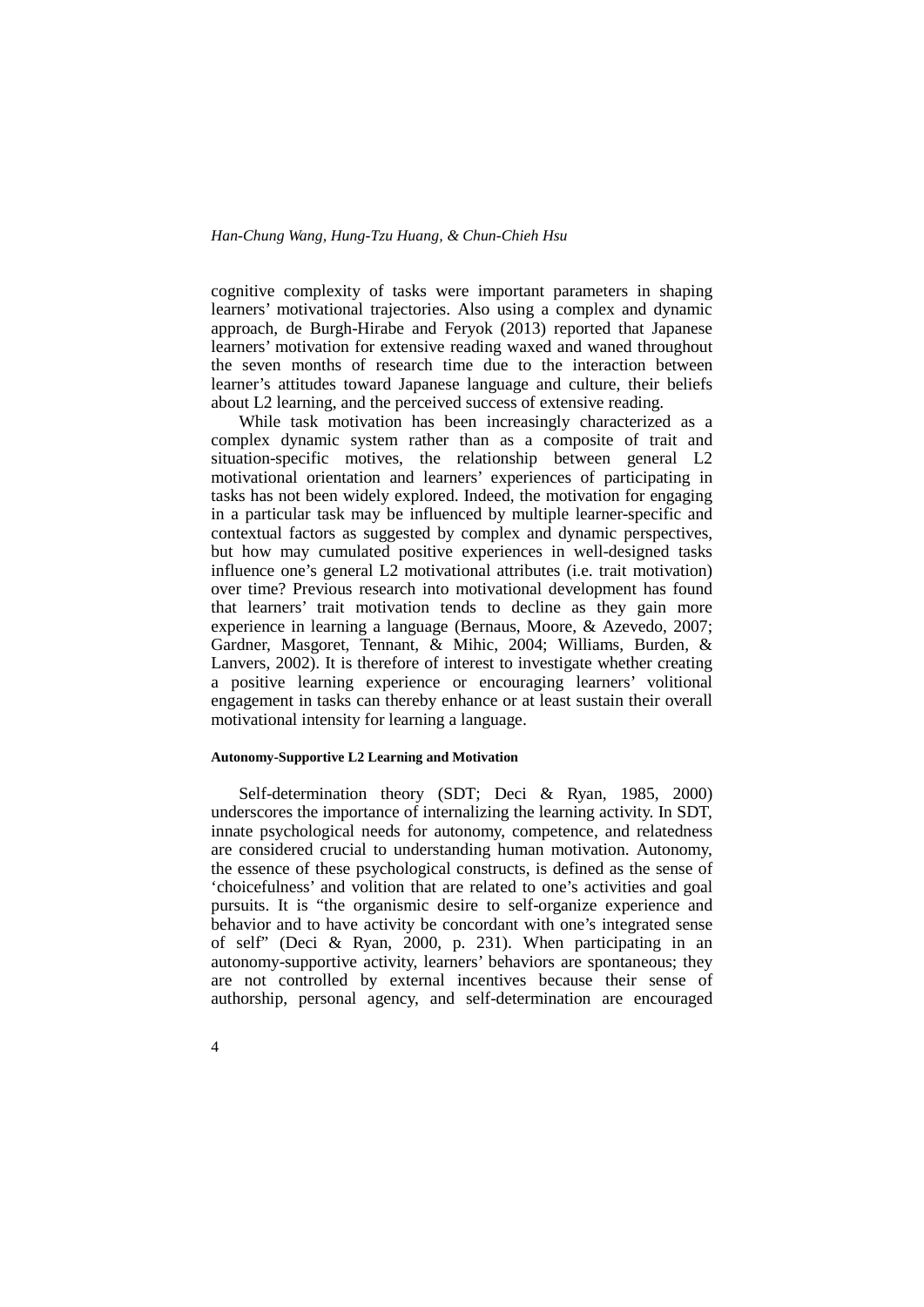#### *CHOICE AND MOTIVATION*

#### (Ryan & Deci, 2000).

The utility of the self-determination perspective has been promoted in order to understand how learning environments can foster optimal forms of learner motivation. To examine the effect of autonomy on learning motivation, one of the standard designs used in many SDT empirical studies is to compare participants' motivational differences in an autonomy-supporting and a controlling setting (Ryan & Deci, 2006). Past research often compared learners' intrinsic motivation, engagement, or learning outcome in choice vs. no-choice task conditions (e.g. Cordova & Lepper, 1996; Iyengar & Lepper, 2000; Patall, Cooper, & Wyann, 2010). In an often cited study, Iyengar and Lepper (1999) investigated the effect of personal choices on intrinsic motivation and task performance with word tasks. The study revealed that Caucasian American elementary school students had greater intrinsic motivation when they made choices on which word tasks to engage in, rather than having the tasks chosen for them. Asian American children, on the other hand, demonstrated a higher level of intrinsic motivation and better task performance when their mothers made choices for them compared with when they made choices for themselves. More recently, Patall and colleagues (2010) tested whether providing a choice of homework assignments facilitated high school students' intrinsic motivation. After doing 28 homework assignments in four weeks, the students who received a choice of homework options reported greater intrinsic motivation and felt more competent regarding the homework than those who did not have a choice of homework options. The handful of studies focusing on choice, autonomy and motivation has found that having opportunities to make personal choices in the process of learning is especially beneficial for children (see Katz & Assor, 2007 and Patall, Cooper, & Robinson, 2008 for reviews).

Within L2 motivation research, SDT was most widely applied in Noels and her colleagues' work (1999, 2000, 2001). In this line of research, the self-determination continuum was used to depict different types of L2 motivational intensity based on degrees of autonomy and self-regulation. In addition to demonstrating that more self-determined motivation is highly correlated with better linguistic performance and increased use of the target language (Noels, 2001a), L2 SDT research focused primarily on how classroom environmental variables such as teachers' communication (Noels et al., 1999; Noels, 2001b) or teaching style (Pae & Shin, 2011; Wu, 2003) affect learners' motivational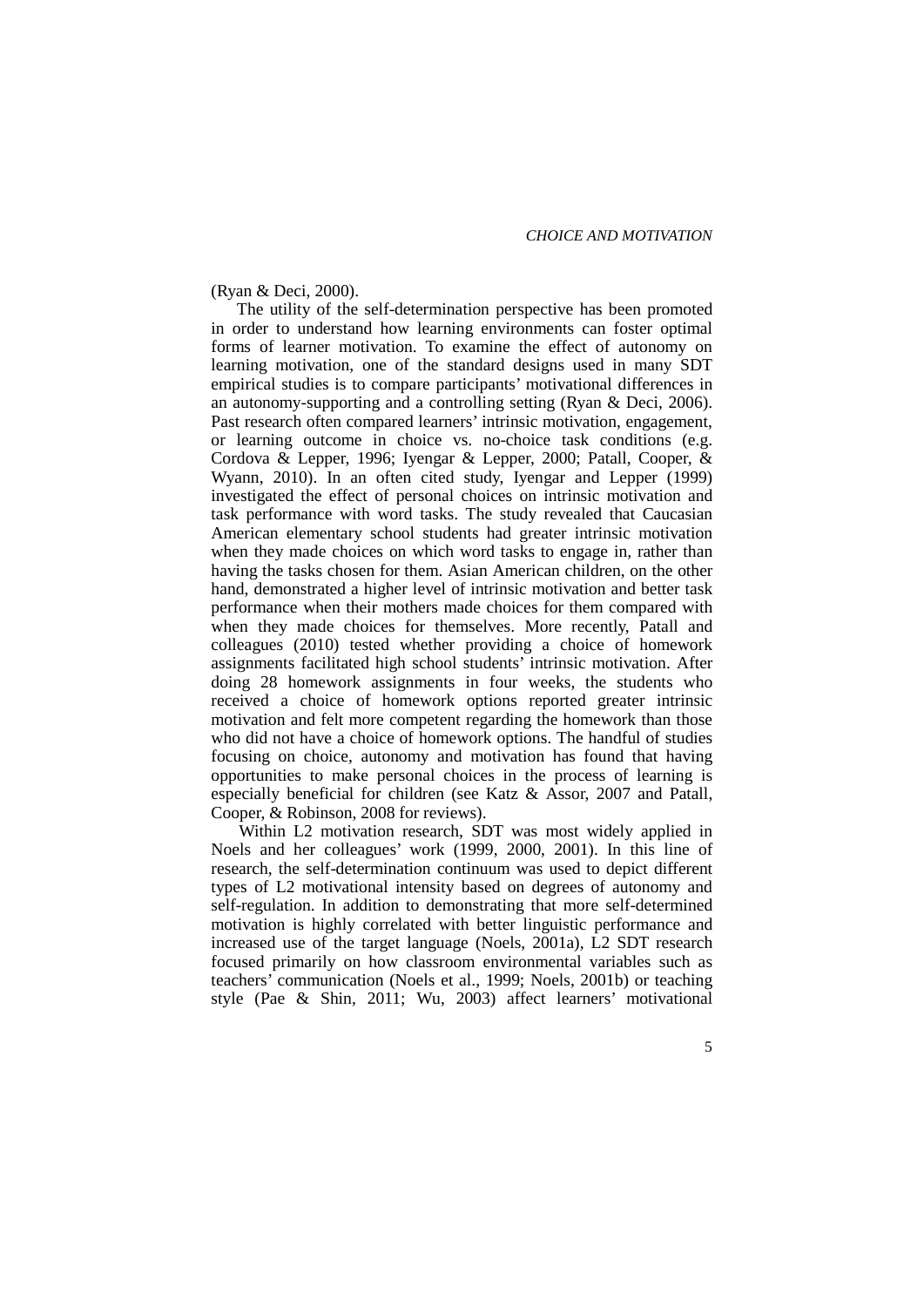dynamics. The findings have suggested that the integration of autonomy-supportive components, such as encouraging independent thinking or freedom to choose instructional materials, can facilitate students' engagement in the L2 learning process. So far, L2 motivation research through the SDT lens has typically looked into the influence of overall social contexts on motivation orientation rather than examining autonomy and motivation within a task-based framework.

#### **Independent L2 Vocabulary Learning and L2 Motivation**

It has been estimated that an English-language learner will need to know 2,000 words in order to maintain conversations and up to 10,000 to comprehend academic texts (Schmitt, 2008). The process of knowing a word is incremental and involves many different aspects of knowledge (Nation, 2001, 2005). L2 vocabulary learning is also an individualized process because exposure to new and partially familiar words depends on the different contexts in which individual learners are situated (Schmitt, 2008). All these characteristics of L2 vocabulary learning suggest that learners have to learn vocabulary independently and outside the language classroom in most instances (Nation, 2008, 2012). As independent L2 vocabulary learning is not only a complex task but also a time-consuming process that requires determination, it is of interest to understand whether autonomy-supportive vocabulary tasks can encourage learners to experience a sense of personal agency and self-determination, which is vital to the development of long-term motivation in vocabulary learning.

Keeping vocabulary notebooks is commonly advocated as an effective learning strategy that encourages students to independently organize and manage their own learning (Fowle, 2002; Lewis, 2000; McCarthy, 1990; Nation, 2001; Schmitt & Schmitt, 1995). A vocabulary notebook is an individualized dictionary in which learners record the words they encounter, along with their meanings and any other aspects of the word deemed important, such as parts of speech, word forms, collocates, synonyms, and sample sentences (Schmitt & Schmitt, 1995). Words included in vocabulary notebooks can be unknown words or partially familiar words. For unknown words, learners may record the words for initial form and meaning mapping. For partially familiar words, information recorded may include different senses of meaning, collocation, register, or other aspects of word knowledge that learners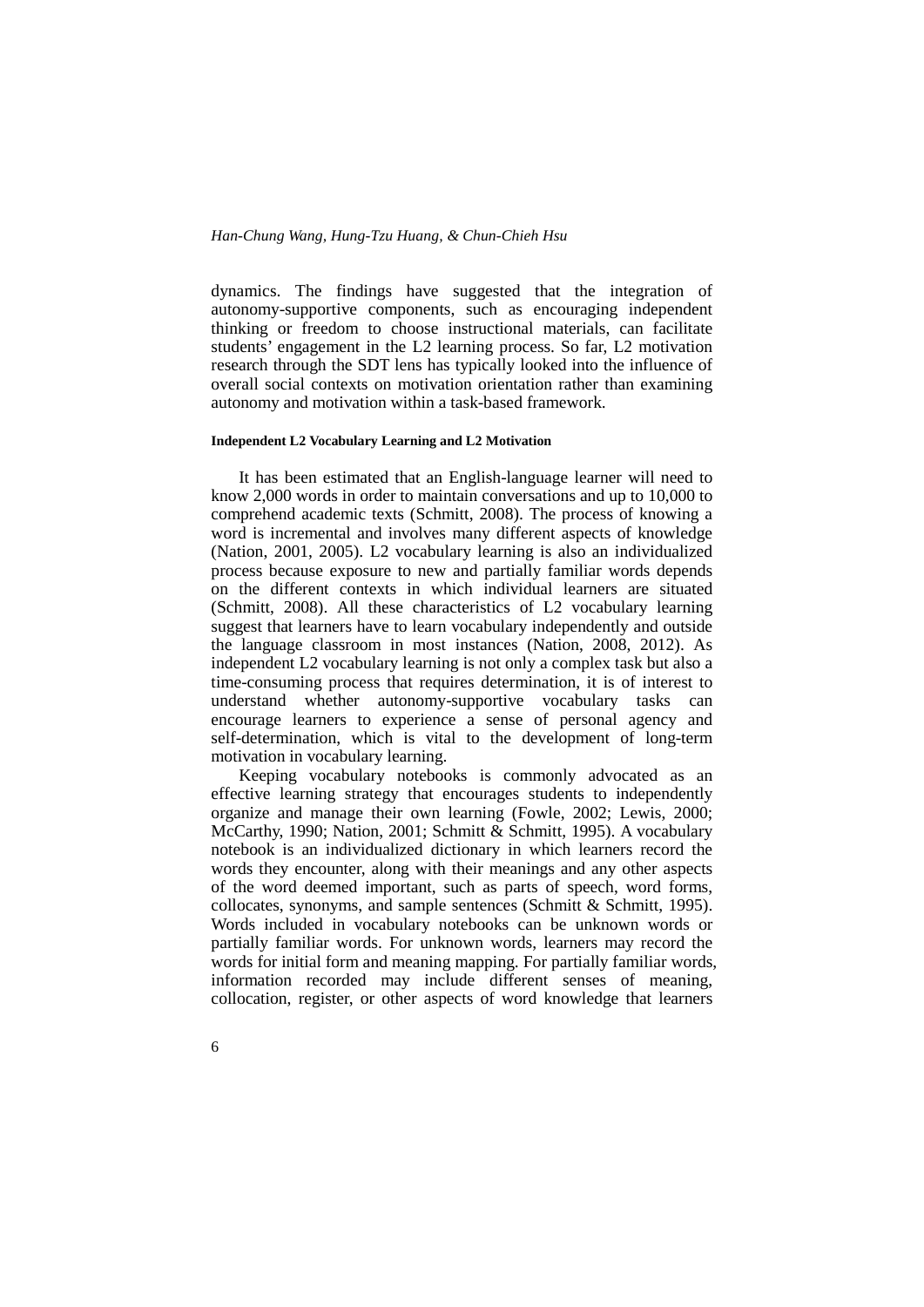consider worth learning. Past research has investigated the effectiveness of teaching students the strategy of keeping vocabulary notebooks on L2 vocabulary acquisition (McCrostie, 2007; Walters & Bozkurt, 2009) and learner autonomy (Fowle, 2002).

When it comes to implementing vocabulary notebook tasks, researchers have held different opinions about providing choices in the selection of target words. While some suggested that learners should choose independently the words for their notebooks (McCarthy, 1990; Schmitt & Schmitt, 1995), others argued for a more prescriptive approach in target word selection (Nation, 2001). The distinction in the freedom of target word selection during vocabulary notebook tasks has so far yielded interesting findings worthy of further exploration. Fowle (2002) reported learners' enhanced independence in language learning after introducing vocabulary notebook tasks. The secondary students in the study were given the chance to choose their own target words. The benefit of learner independence, however, was absent in Walters and Bozhurt's (2009) research. With eighty pre-assigned target words in a four-week vocabulary notebook session, lower-intermediate college learners in a study by Walters and Bozhurt (2009) demonstrated increased vocabulary learning, but showed a lack of autonomy and motivation in follow-up interviews. Joyce and Sippel (2004) compared learner attitude and engagement between students who chose their target words in vocabulary notebook tasks with those who received pre-assigned target words from their teachers. The 267 students in the study, regardless of whether they had freedom in choosing target words in the vocabulary notebook tasks, overwhelmingly preferred target words to be chosen by teachers. Moreover, those who independently selected the target words spent less time studying the words and felt that their vocabulary size did not expand as much as their counterparts who received target words from teachers. Beyond the scope of the vocabulary notebook research, D'Ailly (2004) investigated the effect of choice on children's learning of words with a one-shot laboratory study. The author recruited eleven-year-old Canadian and Taiwanese children to learn the names of animals, numbers, and colors in a foreign language. Half of the participants learned words chosen by their teachers or a computer, while the other half had the freedom to choose which words to learn. D'Ailly (2004) reported that personal choice of target words had no significant impact on children's interest, effort, or learning outcome.

To date, it is unclear how the strategy of using vocabulary notebooks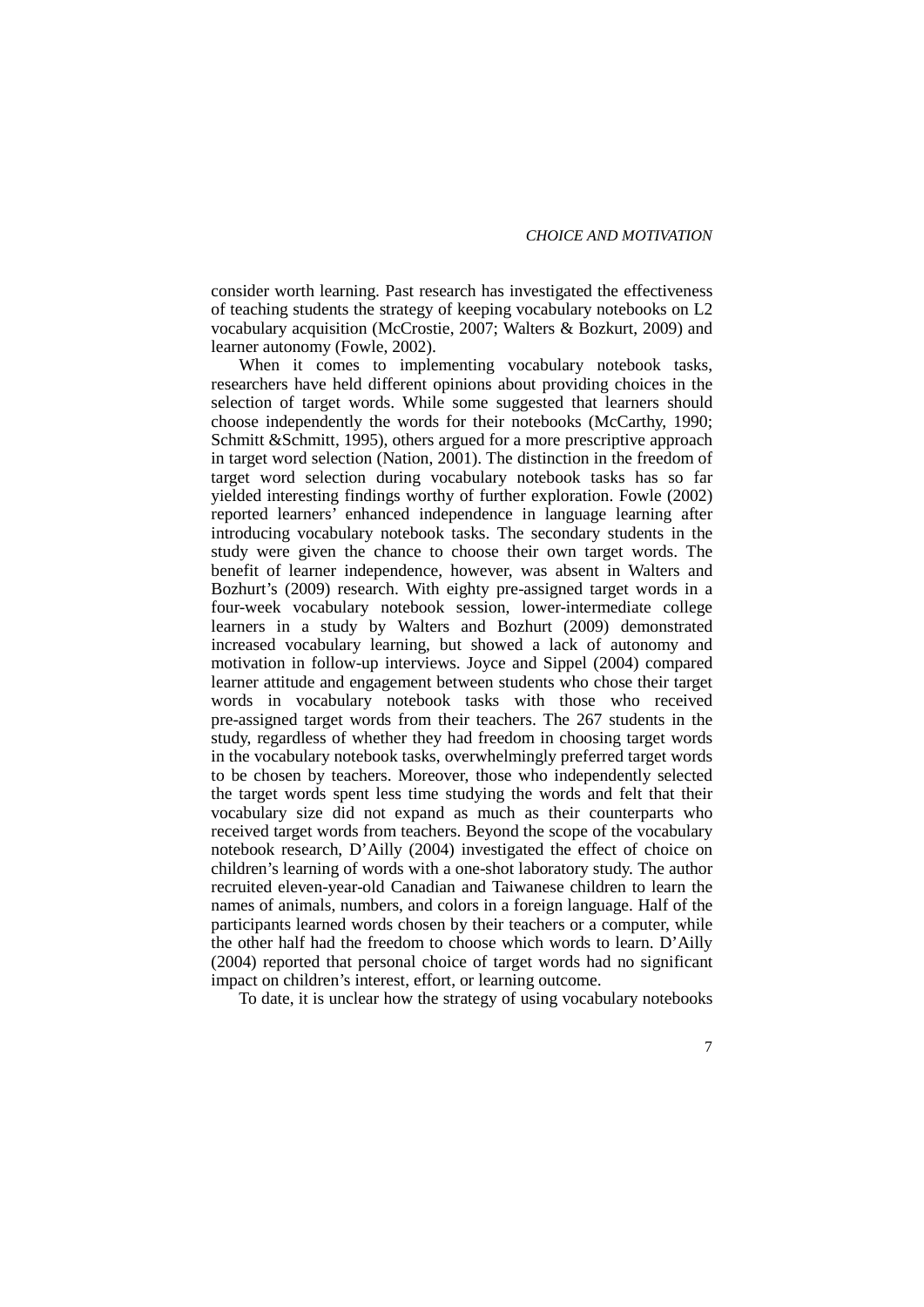may influence learner motivation or whether providing freedom in selecting target words during vocabulary notebook tasks makes a difference to motivation. In explaining the relationship of autonomy and motivation, Little (2004) argues that "if learners are involved in the management of their own learning, and are able to shape it according to their developing interest, they are also exploiting and nourishing their intrinsic motivation" (p. 105). The theoretical perspective of SDT helps to elaborate on whether circumstances that support learners' sense of autonomy can address their "psychological need to experience [their] behavior as emanating from or endorsed by the self" (Reeve, Deci, & Ryan, 2004, p. 31). This study was undertaken to examine learners' motivation while engaging in tasks which encourage autonomous vocabulary learning. By adopting the standard SDT empirical design of investigating learners' motivational differences in different task conditions, we test the utility of applying choices in target word selection during vocabulary notebook tasks.

#### **THE PRESENT STUDY**

The present study aims to investigate how the manipulation of autonomy affects learners' motivation and engagement in vocabulary learning tasks. With a 14-week, quasi-experimental design, this study also centers on examining changes in task motivation over time. Vocabulary learning tasks were designed based on findings of previous research on vocabulary notebooks. The manipulation of autonomy is operationalized as the freedom to choose target words in L2 vocabulary learning tasks. Participants in the experimental group were free to choose target words to learn in their tasks, while those in the control group had pre-selected target words. Questionnaires on task and trait motivation were administered to both groups. The data was further supplemented by conducting observations of learners' task engagement or motivational behavior while undertaking the tasks. The study addresses the following research questions:

- 1. How do the choices of target words (self-selected or pre-selected) affect individual learners' task motivation, task engagement, and trait motivation?
- 2. How does the task motivation of learners change over 14 weeks?
- 8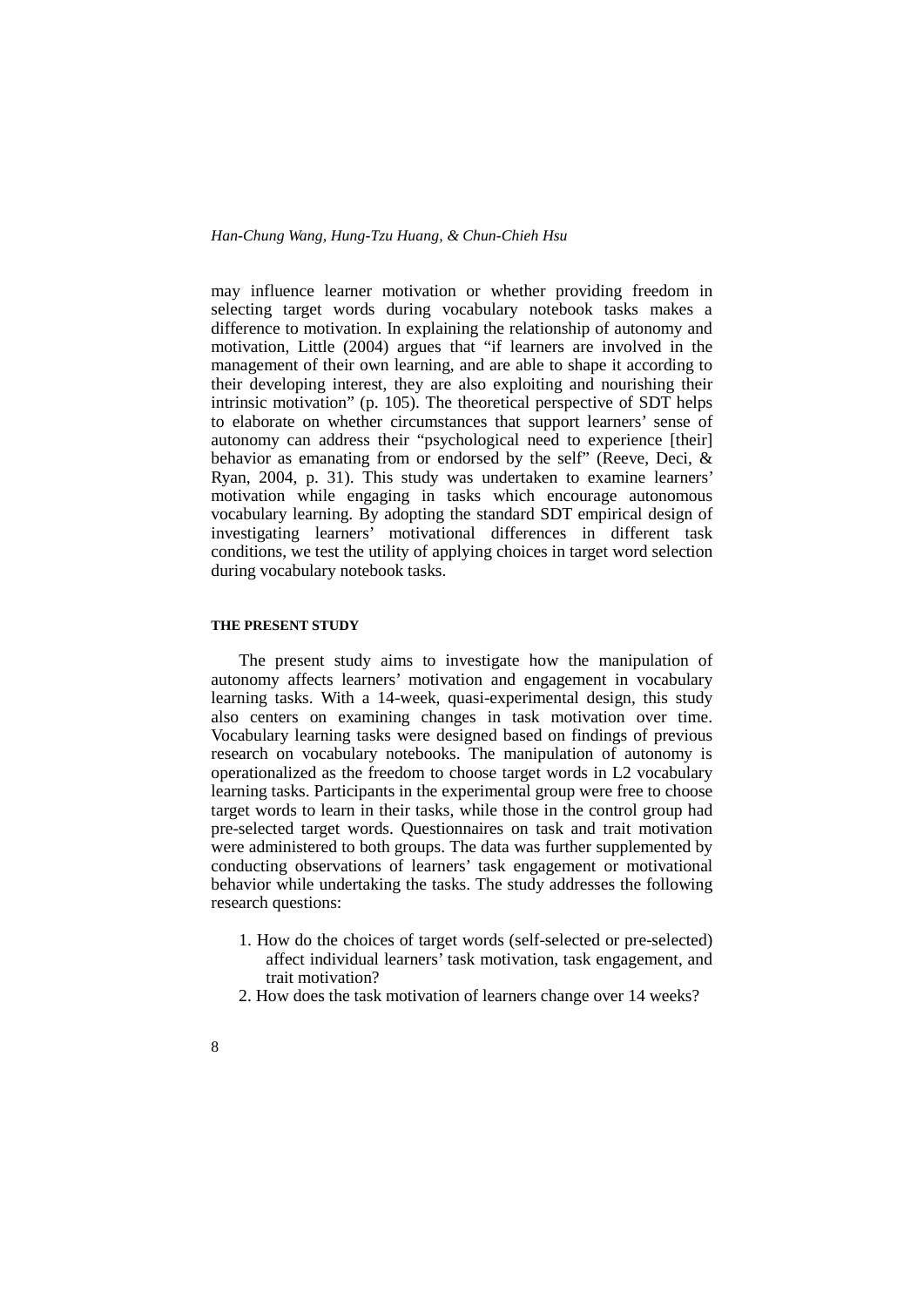#### **METHOD**

#### **Participants**

Forty-eight English majors at a university in northern Taiwan volunteered to participate in the study. They were mostly freshmen and sophomores whose ages ranged from 18 to 20. At the time of research, the participants had on average 11 years of formal English instruction. A widely used standardized vocabulary test, the Vocabulary Levels Test (VLT; Schmitt, Schmitt, & Clapham, 2001), was administered to determine participants' vocabulary proficiency before the research was conducted. The results showed that these students' vocabulary proficiency fell within similar levels. All of them were able to score over 90% on the most frequent 2,000, 3,000, 5,000 and academic word levels in the VLT. Their knowledge of the 10,000 word level was below 83%, indicating that they had not fully mastered words within that level. The participants were randomly assigned into either the experimental  $(N = 24)$ or the control group ( $N = 24$ ).

#### **Vocabulary Learning Tasks**

One vocabulary learning task was implemented at an interval of every two weeks during the 14-week research period. The vocabulary learning tasks were adopted from Schmitt and Schmitt's (1995) vocabulary notebook activity. The participants were instructed to create their own vocabulary notebook in which they wrote down words encountered in the vocabulary learning tasks of the present study or from their regular English courses. During each task, each participant in both the control and experimental groups read a passage of about 1,000 words, checked for the meaning, usage or other information of the target words, and recorded the information into their vocabulary notebook (see Appendix A for samples of students' work).

The vocabulary learning tasks took place in a computer lab where each participant had access to a computer. The participants could choose resources such as online dictionaries, concordancers, paperback dictionaries, or thesauruses (all available in the lab) to help them learn the target words. They were instructed to write down the information they deemed important into the individualized notebooks. Following the recording of target-word information, the participants answered two comprehension questions posed at the end of the reading passage. After

 $\overline{Q}$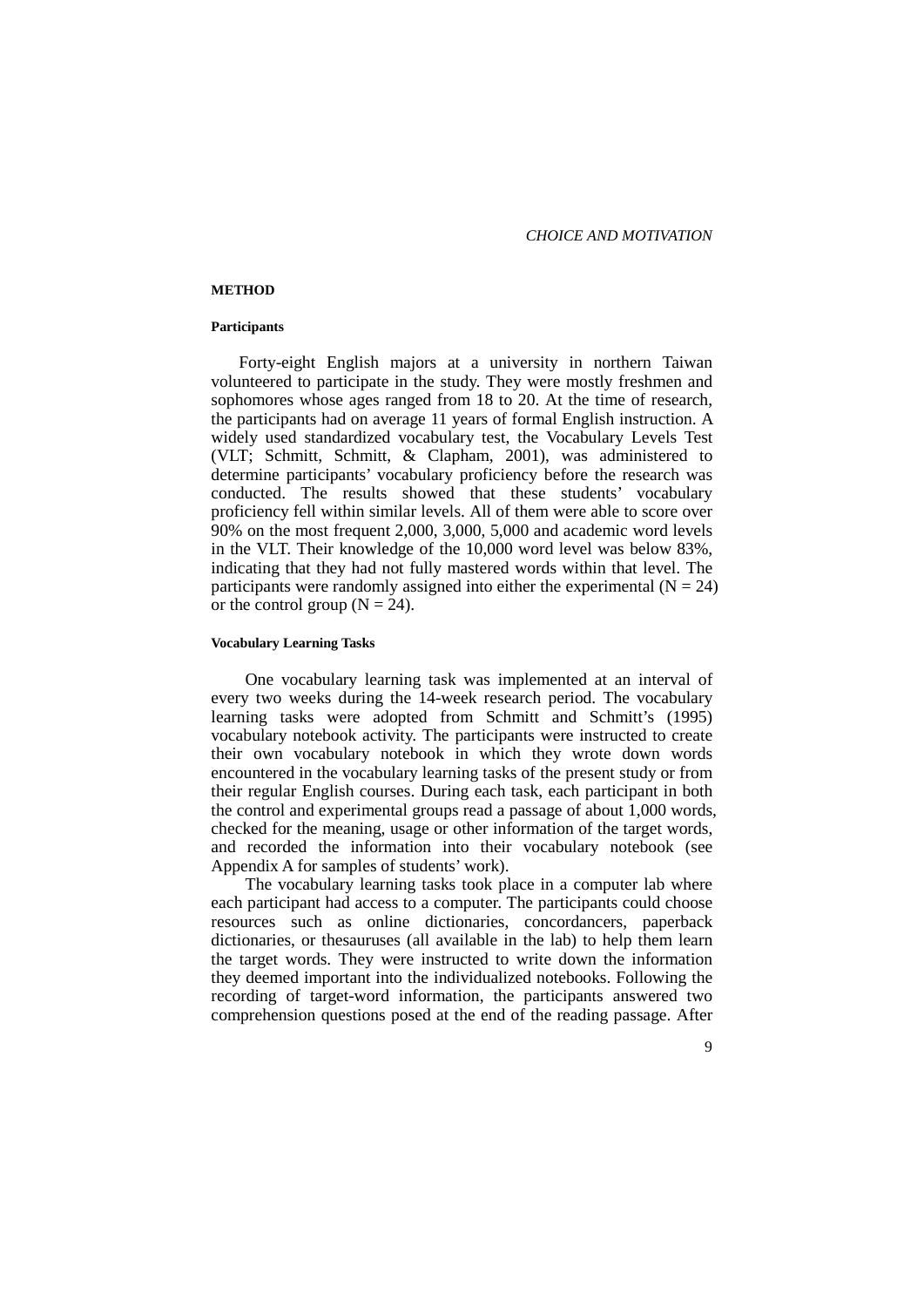reading, checking the information on the target words, and completing the vocabulary notebook, the participants left the computer lab with their own vocabulary notebooks and were reminded to review or add new words to their notebooks during off-task time. There was no time limit, and participants in both groups could confer with their peers and leave any time they felt they had completed the tasks.

The manipulation of autonomy is operationalized as the freedom to choose target words in the seven vocabulary notebook tasks. The participants in the experimental group were free to choose their own target words from the reading passages, whereas the participants in the control group were required to learn ten pre-selected target words in each of the seven vocabulary tasks. The VLT (Schmitt et al., 2001) distributed at the beginning of the study was used to select the reading passages for both groups and the target words for the control group. The seven reading passages were newspaper articles from CNN, BBC, and the *Times*. The same reading passages were prepared for the experimental group and the control group, but the pre-selected target words for the control group were highlighted. These pre-selected target words were taken from the frequency levels that had not been mastered by the participants (i.e. words from the 10,000-word level or not included in the most frequent 2,000, 3,000, 5,000 and academic word lists.<sup>[1](#page-9-0)</sup>) The pre-selected target words were piloted with four students from the same institute as the participants. The four students were instructed to use the vocabulary notebooks for all seven reading passages containing the highlighted target words. Words which were considered familiar by all four students were removed from the final list (see Appendix D for a list of pre-selected target words). In informal follow-up interviews with the participants after the vocabulary notebook tasks, the participants from the control group verified that the pre-selected target words were either unknown or unfamiliar to them. Although the control group was required to record word information for the pre-selected words, they were not forbidden to include in the notebook other words from the reading. No such attempt, however, was observed from the control group in the seven vocabulary tasks throughout the research period. The 24 participants in the control group recorded all seventy pre-selected target words from the seven vocabulary notebook sessions.

<span id="page-9-0"></span><sup>&</sup>lt;sup>1</sup> We followed Walters and Bozkurt (2009)'s criteria to determine pre-selected target words.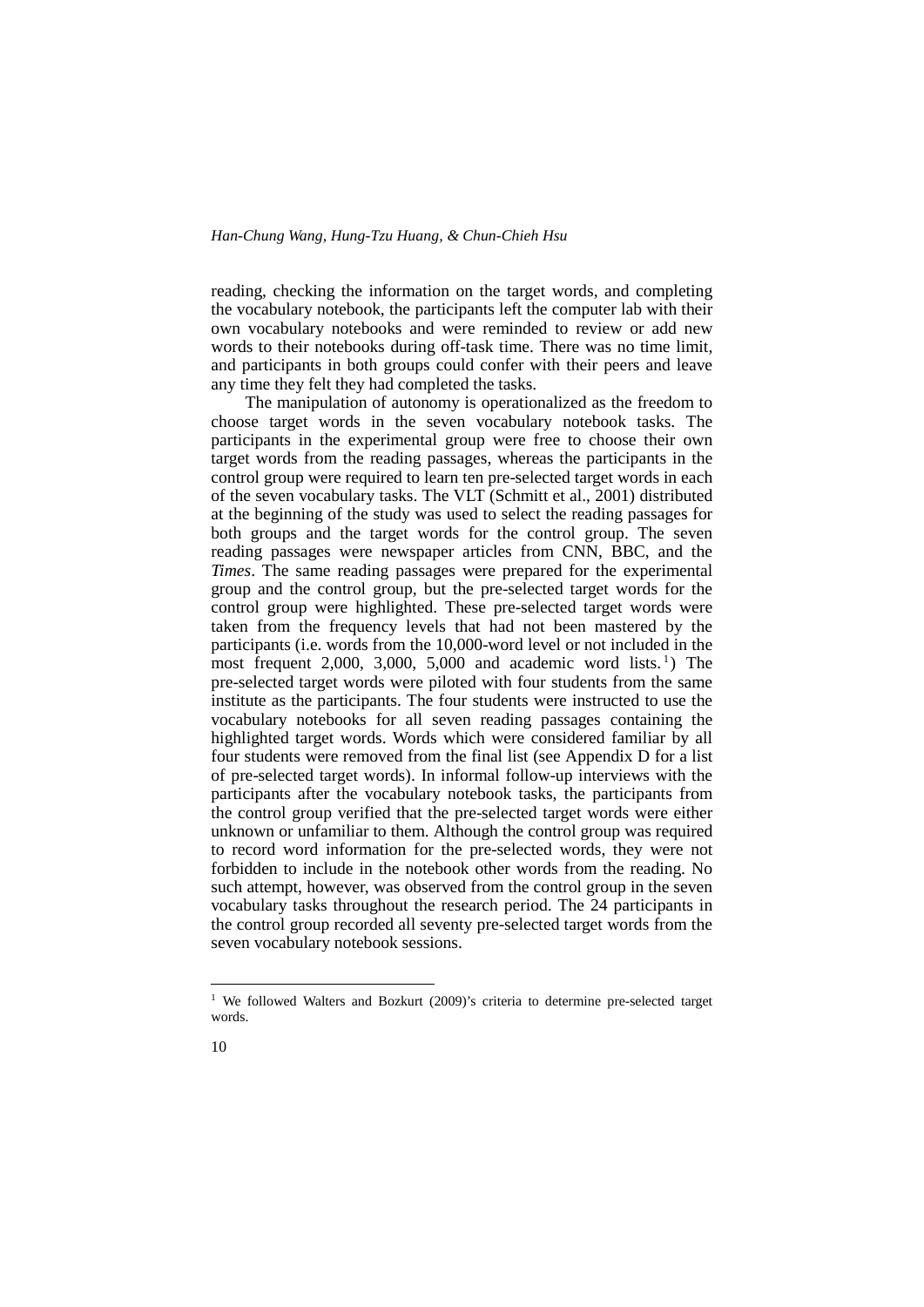#### **Data Collection and Research Instruments**

The source of data collection included questionnaires on task motivation, observations of task engagement, and questionnaires on trait motivation. For task motivation, questionnaires based on the Intrinsic Motivation Inventory (IMI; Ryan, 1982; Ryan, Mims, & Koestner, 1983) were distributed to the participants immediately after completion of tasks on the  $2<sup>nd</sup>$ ,  $8<sup>th</sup>$ , and  $14<sup>th</sup>$  weeks (see Appendix B). The IMI was developed based on the motivational constructs of SDT and has been widely adopted by SDT researchers to assess individuals' subjective experiences related to a target activity in which they are engaged (e.g. Niemiec & Ryan, 2009; Przybylski, Weinstein, Murayama, Lynch, & Ryan, 2012).

From six of the subscales in IMI, we chose four which were regarded as the predictors of intrinsic motivation for an activity: perceived choice, perceived competence, interest, and pressure. According to Deci and Ryan (2007), the interest subscale is theorized to be the self-report measure of intrinsic motivation, the perceived choice and perceived competence concepts are positive predictors of both self-report and behavioral measures of intrinsic motivation, and pressure is a negative predictor of intrinsic motivation. The subscales in IMI have been shown to be "factor analytically coherent and stable across a variety of tasks, conditions, and settings" (www.psych.rochester.edu/SDT; see the website for detailed information on general loadings of factor analyses).The standardized version of the IMI, containing a total of 22 items, was used for the present study. All of these items were rated on a seven-point scale ranging from 1 (not at all true) to 7 (very true).

Following Dörnyei and Kormos (2000), task engagement, or learners' motivated behaviors during tasks, was considered as a central criteria variable in this study for two reasons. First, engagement in language tasks is a prerequisite to any learning during the tasks. Without demonstration of a certain amount of motivated language learning behavior and involvement during the tasks, it is unlikely that these tasks are effective in facilitating the learning process. In the present study, for example, successful completion of the vocabulary tasks requires learners to read the texts, notice/identify target words, and actively search for information of target word knowledge using various resources. The learning behaviors demonstrated during the tasks can be seen as an indicator of the level of student engagement. Second, examining actual and observable learner behaviors demonstrated in language tasks may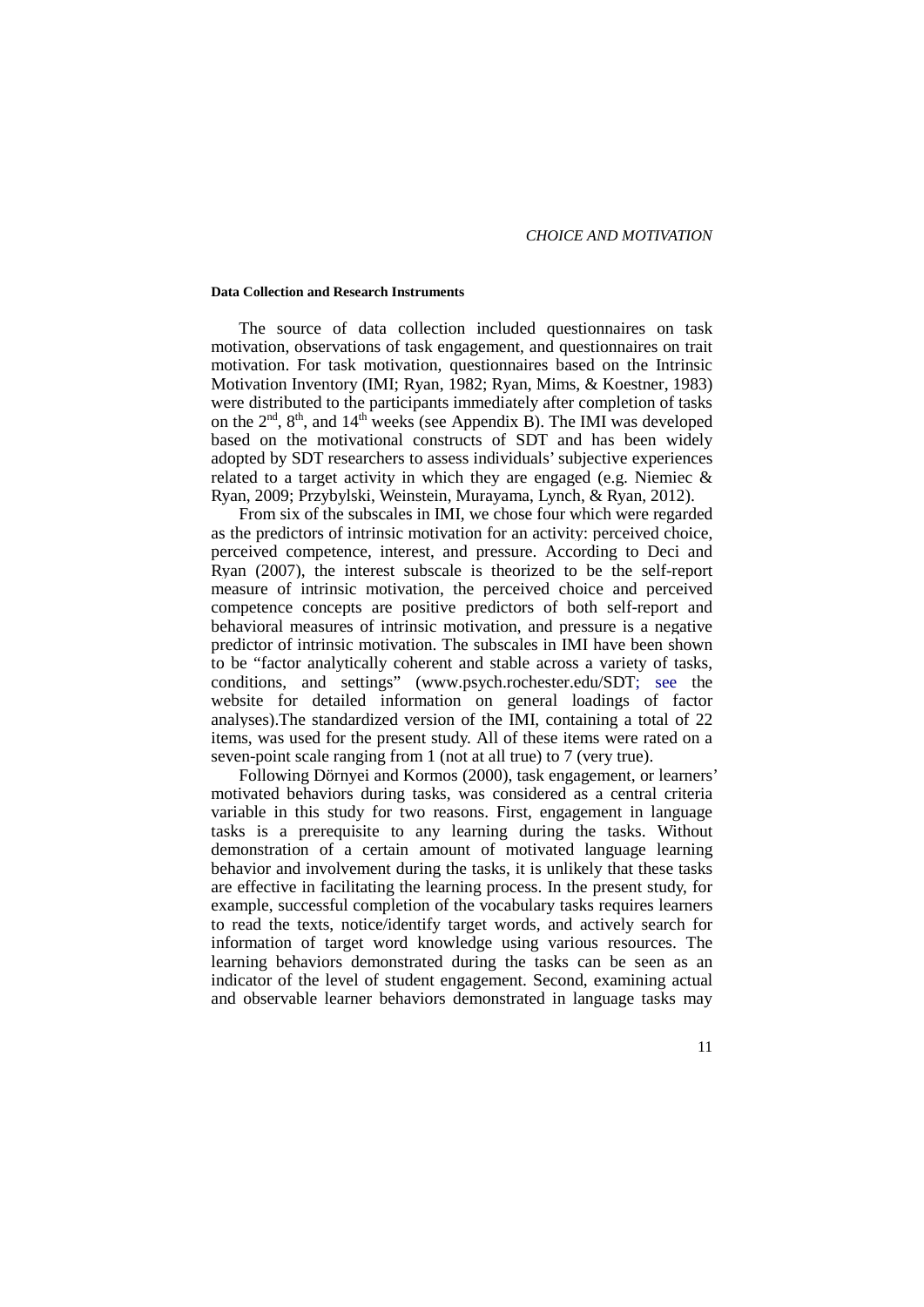provide a more valid measure of the significance of motivation in L2 learning than examining motivation-learning outcome relationships. The relationship between motivation and learning outcome is indirect and "motivation as a psychological term is used to refer to the antecedent of action rather than achievement" (Dörnyei & Kormos, 2000, p. 281). Motivated learners usually demonstrate more effort and persistence in their task behaviors, but the devoted learning effort may or may not translate to better learning. Learning outcome is also influenced by a variety of other factors such as learners' ability, styles, or learner-teacher interaction (Dörnyei & Kormos, 2000). In this study, for example, students can have increased vocabulary learning not because of their motivation towards the vocabulary tasks but because they happen to meet the target words outside this research. Therefore, rather than assuming a straightforward relationship between motivation and learning performance, we limit our scope of inquiry to motivation and engagement during vocabulary notebook tasks. [2](#page-11-0)

In the present study, observations by four trained raters were conducted to assess participants' task engagement or motivational behaviors during the vocabulary tasks in weeks 2, 8, and 14. An observation sheet was developed as a criterion for trained raters to assess participants' task engagement (see Appendix C). The observation form was developed from previous research on task engagement (e.g. Guilloteaux & Dörnyei, 2008). Three subscales were included in the observation form: attention, participation, and interaction with others. The observation form included 17 items which describe the learners' motivated behaviors during the tasks. The raters rated individual learners based on the observation form with a five-point scale ranging from 1 (never) to 5 (always). Four experienced English teachers were recruited and underwent training. The rater training sessions started with an explanation of the motivated behaviors listed on the observation form. Then, the four raters tried out the observation by rating four students who were invited to carry out a vocabulary learning task in a pilot study. After this first tryout, the raters discussed the experience of rating and

<span id="page-11-0"></span><sup>&</sup>lt;sup>2</sup> Instead of learning outcome or course achievement, task engagement has been taken as the dependent variable in recent L2 task motivation studies (i.e. d' Alley, 2004; de Burgh-Hirabe & Feryok, 2013; Freiermuth & Huang, 2012; Wu, Richards, & Saw, 2014). Task engagement is also often used in research of educational psychology (e.g. Furrer & Skinner, 2003; Reeve et al., 2004).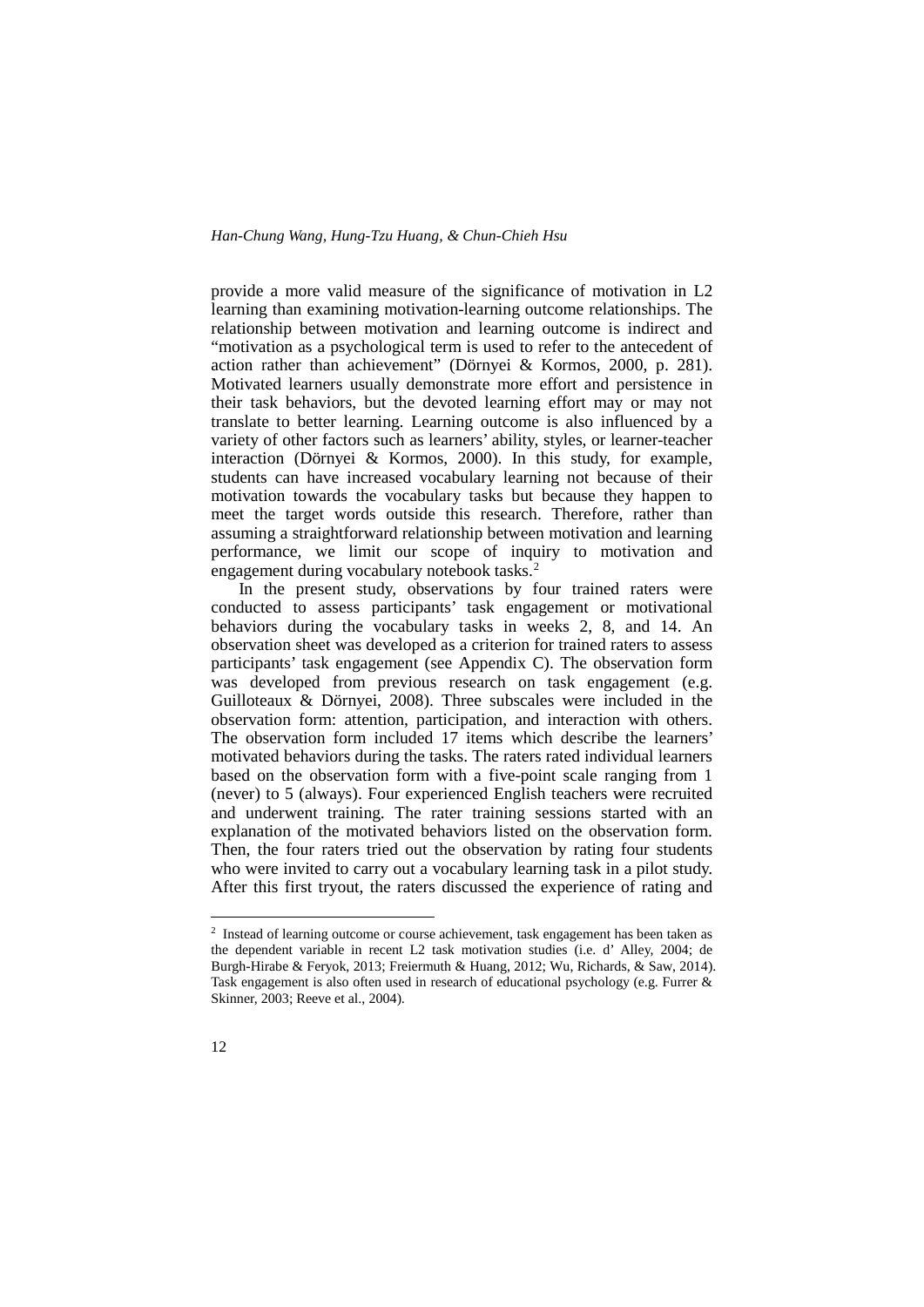further revised problematic items on the observation form. The revised observation form was again piloted with another vocabulary learning task. The inter-rater reliability reached over 96% in the training sessions. In the formal experiment, one rater was assigned to observe one participant.

Lastly, the participants' trait motivation was measured through the Language Learning Orientation Scale (LLOS; Noels et. al., 2000) questionnaire distributed in the  $1<sup>st</sup>$  and  $14<sup>th</sup>$  week. While the task motivation questionnaire asks about learners' experiences with the vocabulary notebook tasks, the LLOS, based on SDT, assesses participants' trait motivation toward English learning. The 21 questionnaire items ask participants why they are learning English and to rate each item with a seven-point scale from completely disagree (1 point) to completely agree (7 points).

#### **RESULTS**

#### **The Impact of Autonomy on Motivation and Engagement**

To examine the impact of autonomy, one-way MANOVAs were conducted to compare learners' responses in the task motivation questionnaire, raters' observations of task engagement, and participants' responses to LLOS (Noels et al., 2000). Before this statistical procedure, subscales and items were checked for validity and reliability. Cronbach alpha values of each subscale in the task questionnaire and LLOS are shown in Table 1. Except for intrinsic motivation – achievement and intrinsic motivation – knowledge, Cronbach's alpha values were all above .7, achieving the acceptable level for further analysis. Tests of normality showed that no assumption of normality was violated (Shapiro-Wilk of task motivation  $= .92$ ; Shapiro-Wilk of trait motivation  $= .89$ ; Shapiro-Wilk of task engagement  $= .29$ ).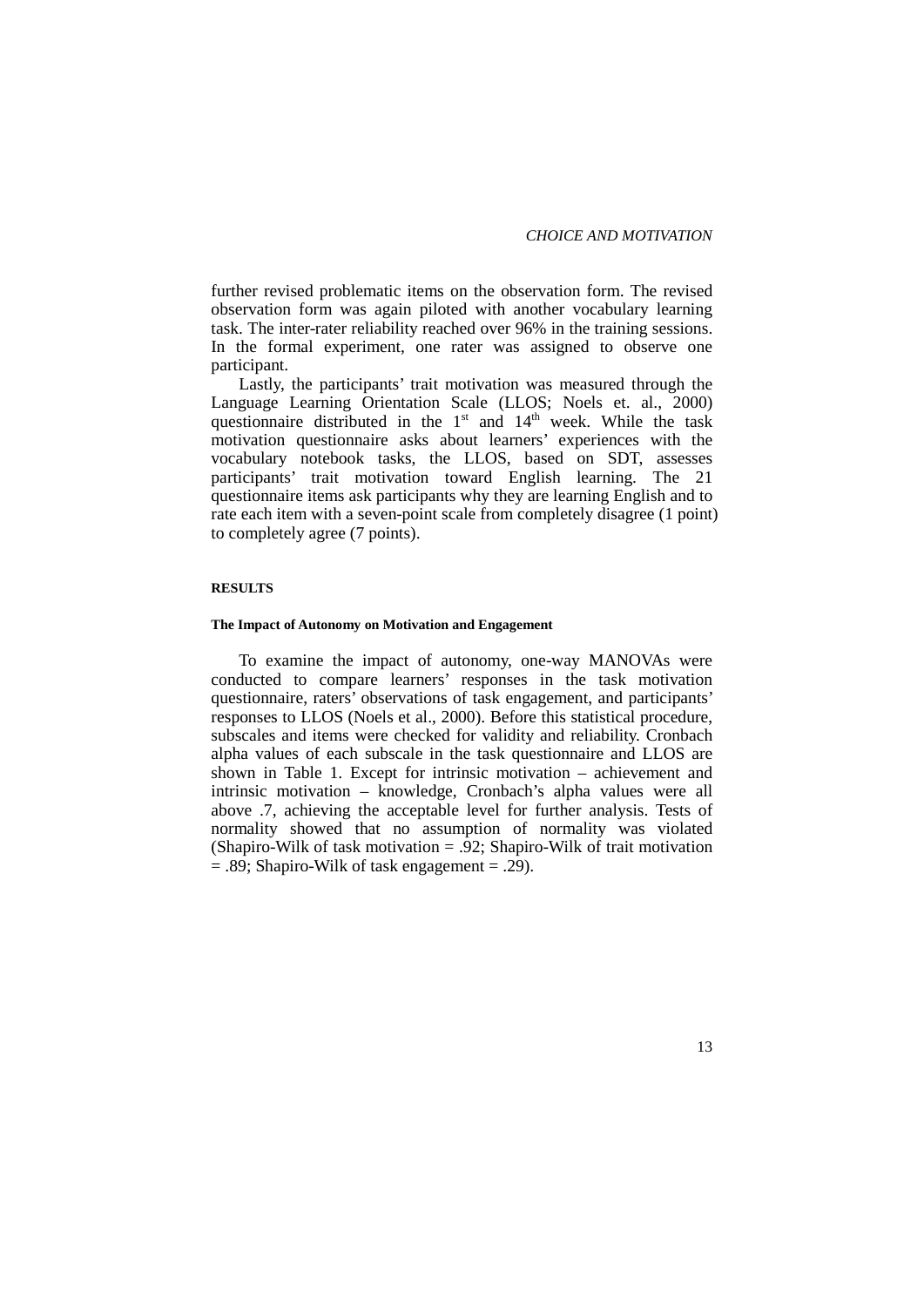#### Table 1

*Reliability Analysis of Task Motivation Questionnaire and LLOS* 

| Motivational variables                  | Cronbach's Alpha |
|-----------------------------------------|------------------|
| Task motivation questionnaire           |                  |
| Interest                                | .94              |
| Perceived choice                        | .85              |
| Perceived competence                    | .88              |
| Pressure                                | .88              |
| <b>LLOS</b>                             |                  |
| Amotivation                             | .81              |
| <b>External regulation</b>              | .70              |
| Introjected regulation                  | .58              |
| Identified regulation                   | .73              |
| Intrinsic motivation $-$<br>achievement | .65              |
| Intrinsic motivation $-$<br>knowledge   | .65              |
| Intrinsic motivation –<br>stimulation   | .83              |

Table 2 shows the means and standard deviations of all the dependent variables in the task motivation questionnaire, raters' observation of task engagement, and LLOS. As shown in Table 2, in task motivation, the experimental group exhibited higher mean scores in interest (E group = 5.1; C group = 4.53), perceived choice (E group = 5.92; C group  $=$  5.25), and perceived competence (E group  $=$  4.54; C  $group = 3.99$ . Also, the mean score of pressure in the experimental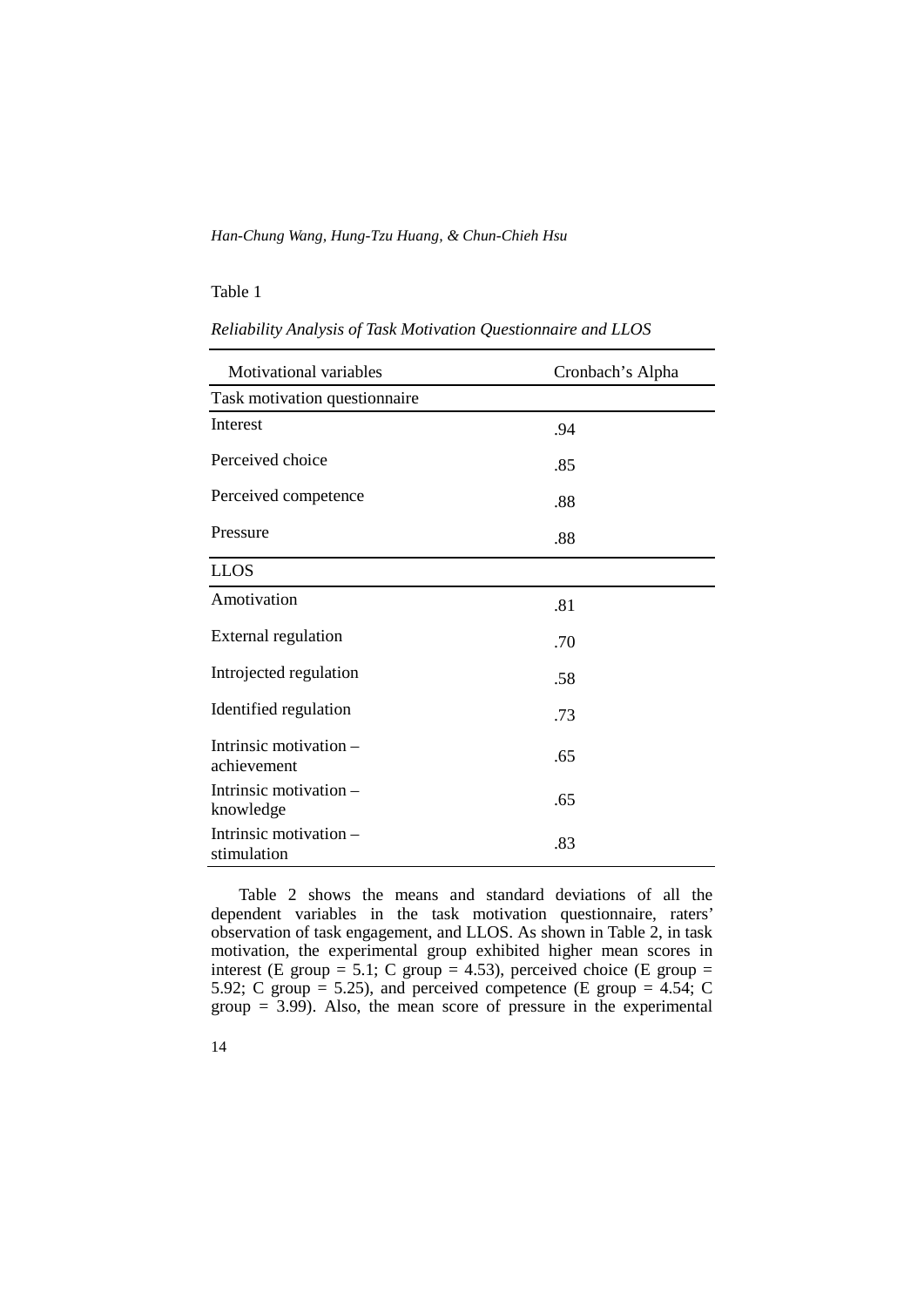group was lower than that of the control group  $(E \text{ group} = 2.34; C \text{ group})$  $= 2.58$ ).

#### Table 2

| Dependent<br>variable                             | Control group $(n=24)$<br>(pre-selected target<br>words) |           | Experimental group<br>$(n=24)$<br>(self-selected target<br>words) |      |  |
|---------------------------------------------------|----------------------------------------------------------|-----------|-------------------------------------------------------------------|------|--|
| <b>Task motivation</b>                            | Mean                                                     | <b>SD</b> | Mean                                                              | SD   |  |
| Interest                                          | 4.53                                                     | .54       | 5.10                                                              | .89  |  |
| Perceived choice                                  | 5.25                                                     | .57       | 5.92                                                              | .63  |  |
| Perceived competence                              | 3.99                                                     | .57       | 4.54                                                              | .72  |  |
| Pressure                                          | 2.58                                                     | .91       | 2.34                                                              | .84  |  |
| Task engagement                                   |                                                          |           |                                                                   |      |  |
| Attention                                         | 4.56                                                     | .11       | 4.69                                                              | .22  |  |
| Participation                                     | 1.24                                                     | .29       | 1.31                                                              | .31  |  |
| Interaction                                       | 2.80                                                     | .46       | 3.10                                                              | .39  |  |
| <b>Trait motivation</b><br>(1 <sup>st</sup> week) |                                                          |           |                                                                   |      |  |
| Amotivation                                       | 1.64                                                     | .73       | 1.46                                                              | .95  |  |
| ER                                                | 5.31                                                     | .98       | 5.04                                                              | .75  |  |
| InR                                               | 3.80                                                     | 1.41      | 3.25                                                              | 1.06 |  |
| IdR                                               | 5.94                                                     | .77       | 5.75                                                              | 1.07 |  |
| <b>IMA</b>                                        | 5.39                                                     | .59       | 4.91                                                              | 1.04 |  |
| <b>IMK</b>                                        | 5.49                                                     | .86       | 5.39                                                              | .97  |  |
| <b>IMS</b>                                        | 5.20                                                     | 1.08      | 5.22                                                              | 1.23 |  |

*Descriptive Statistics of Task Motivation, Task Engagement, and Trait Motivation*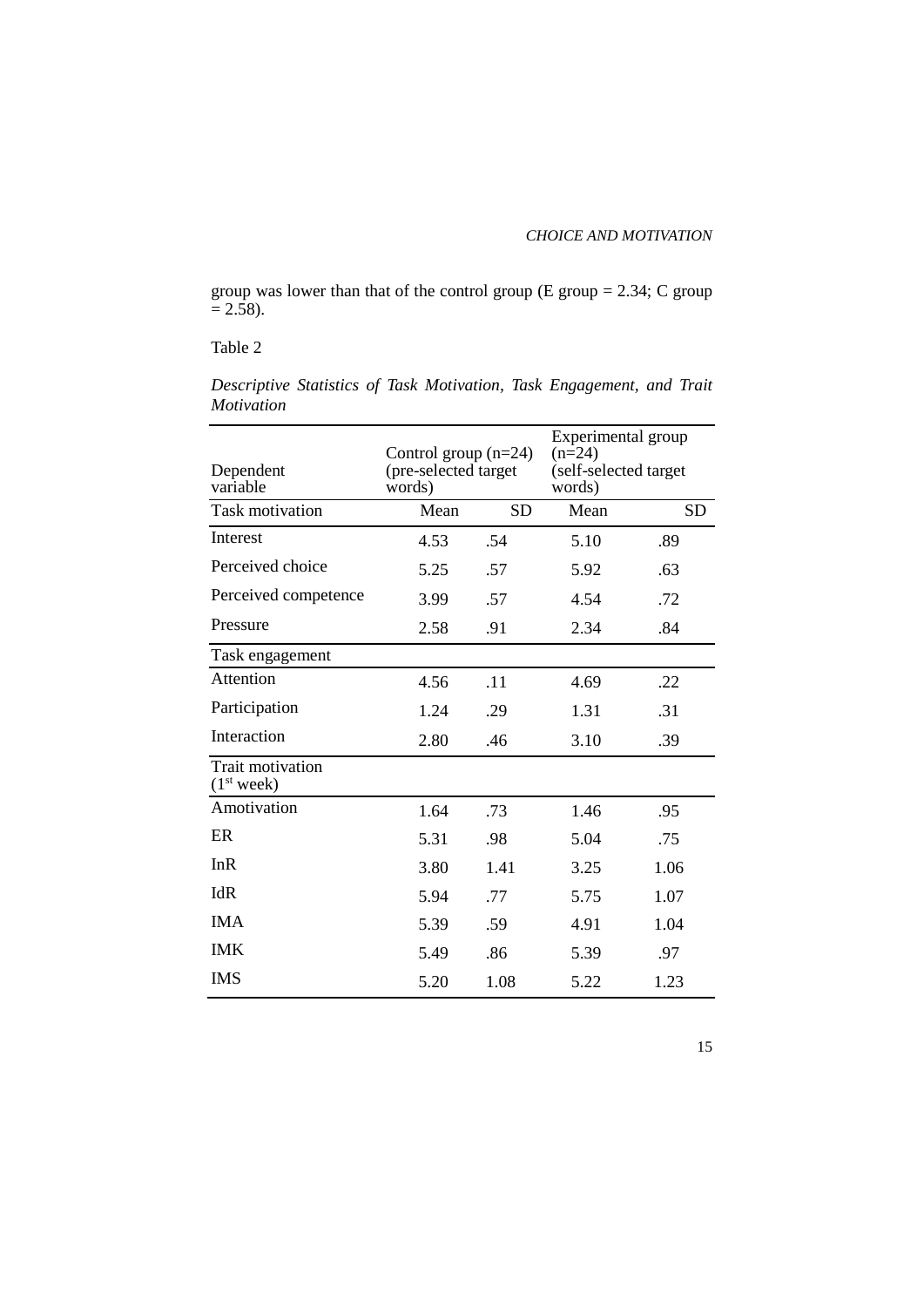#### Table 2

| Trait motivation<br>(14 <sup>th</sup> week) |      |      |      |      |
|---------------------------------------------|------|------|------|------|
| Amotivation                                 | 1.71 | .47  | 1.49 | .60  |
| ER                                          | 5.24 | .69  | 5.31 | .54  |
| InR                                         | 3.72 | 1.03 | 3.36 | .73  |
| IdR                                         | 5.82 | .61  | 5.86 | .83  |
| <b>IMA</b>                                  | 5.60 | .62  | 5.29 | .64  |
| <b>IMK</b>                                  | 5.38 | .64  | 5.60 | .79  |
| <b>IMS</b>                                  | 5.10 | .58  | 5.36 | 1.03 |

*Descriptive Statistics of Task Motivation, Task Engagement, and Trait Motivation* (continued)

Note:  $ER =$  external regulation,  $InR =$  introjected regulation,  $IdR =$  identified regulation,  $IMA =$  intrinsic motivation – achievement,  $IMK =$  intrinsic motivation – knowledge,  $IMS =$  intrinsic motivation – stimulation

A one-way MANOVA was conducted to examine the overall effect of group (i.e. provision of autonomy). Table 3 demonstrates that there was a significant multivariate main effect of autonomy on task motivation, *F* (4,  $(43) = 3.48, p = .011, Pillai's Trace = .29, partial eta squared = .29, power$ to detect the effect is .79. The results suggest that approximately 29% of the variance in the subscales of task motivation can be accounted for by group differences. Using a Bonferroni adjusted alpha level of .025, a significant difference was observed between the experimental and the control group based on the linear combination of the four dependent variables investigated. The effect sizes of interest, perceived choice, and perceived competence can be considered large (partial eta square values ranging from .14 to .24), whereas only a small effect was detected for pressure (partial eta square = .02). Given the significance of the overall test, univariate main effects were examined to identify where the significant difference lies. A significant univariate main effect of group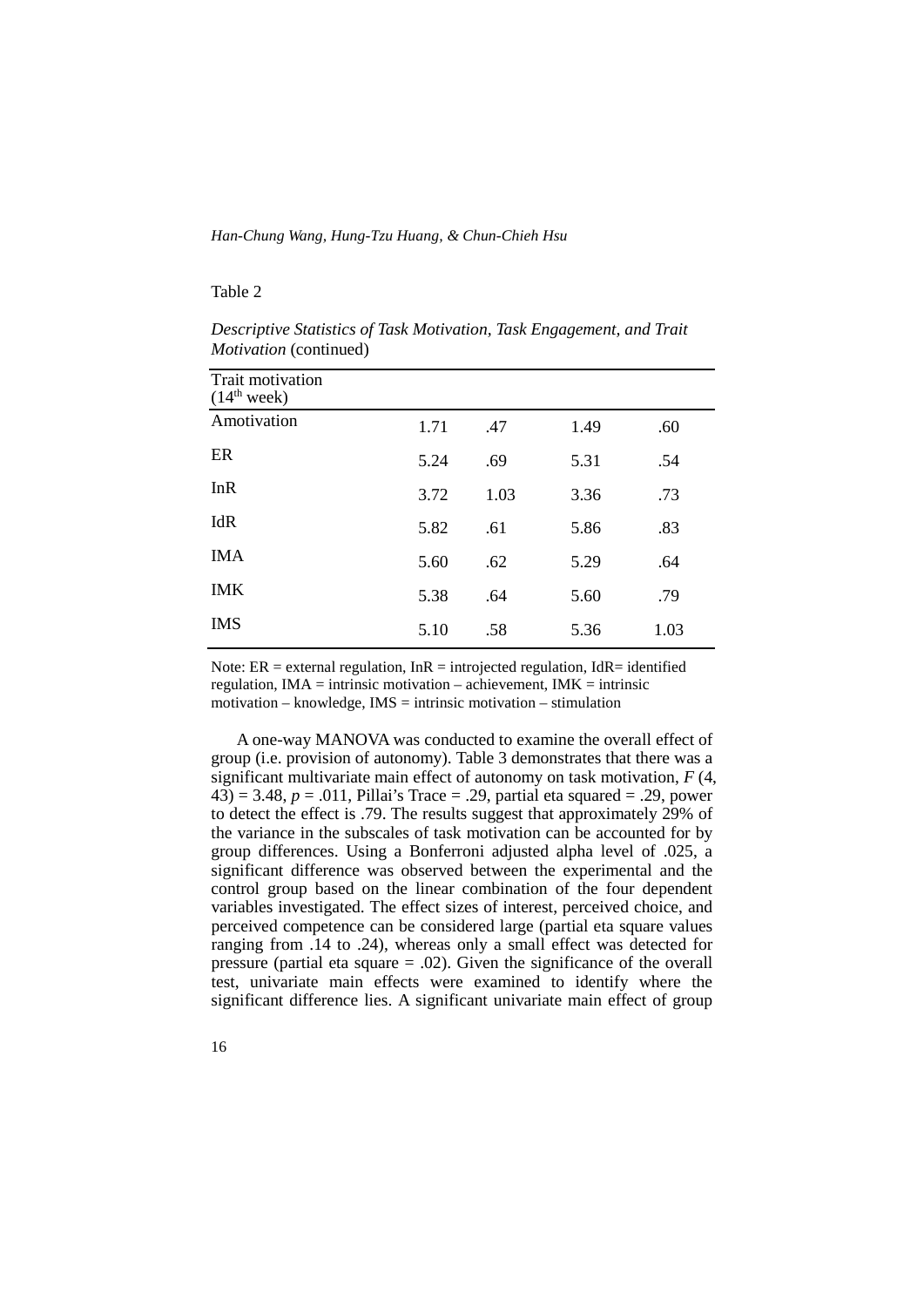(autonomy) was found in interest  $(p < .01)$ , perceived choice  $(p < .001)$ , and perceived competence  $(p < .01)$ , but not in pressure  $(p = .34)$ . The statistical analysis of data from task motivation questionnaires indicated that the participants who were provided with the freedom to choose their own target words during the vocabulary learning tasks demonstrated a significantly higher level of task motivation. They showed greater interest toward the task, and perceived a greater sense of choice and competence. This outcome implies that provision of target word choices may be one of the major positive reinforcements of learners' task motivation.[3](#page-16-0)

Table 3

| Dependent<br>variable              | Type III<br>sum of<br>squares | Df | Mean<br>square | $\boldsymbol{F}$ | Sig.      | Partial<br>eta<br>squared |
|------------------------------------|-------------------------------|----|----------------|------------------|-----------|---------------------------|
| Interest<br>$(k=7)$                | 3.91                          | 1  | 3.91           | 7.16             | $.010**$  | .14                       |
| Perceived<br>choice<br>$(k=5)$     | 5.31                          | 1  | 5.31           | 14.39            | $.000***$ | $-24$                     |
| Perceived<br>competence<br>$(k=5)$ | 3.70                          | 1  | 3.70           | 8.74             | $.005**$  | .16                       |
| Pressure<br>$(k=5)$                | .71                           | 1  | .71            | .92              | .34       | .02                       |

*One-Way MANOVA for the Effect of Autonomy on Task Motivation*

Note: \*\*\* *p* < .001, \*\* *p* < .01

Task engagement, or individual learners' motivational behavior, was considered one of the positive indicators of task motivation. The

<span id="page-16-0"></span><sup>&</sup>lt;sup>3</sup> In regards to the possible reasons contributing to the non-significance of perceived pressure between the two groups, learners from both groups expressed that they felt stressed when their peers completed the tasks faster than they did in informal follow-up interviews. It seems that the worry of being the last to finish the tasks created pressure for the learners in both groups.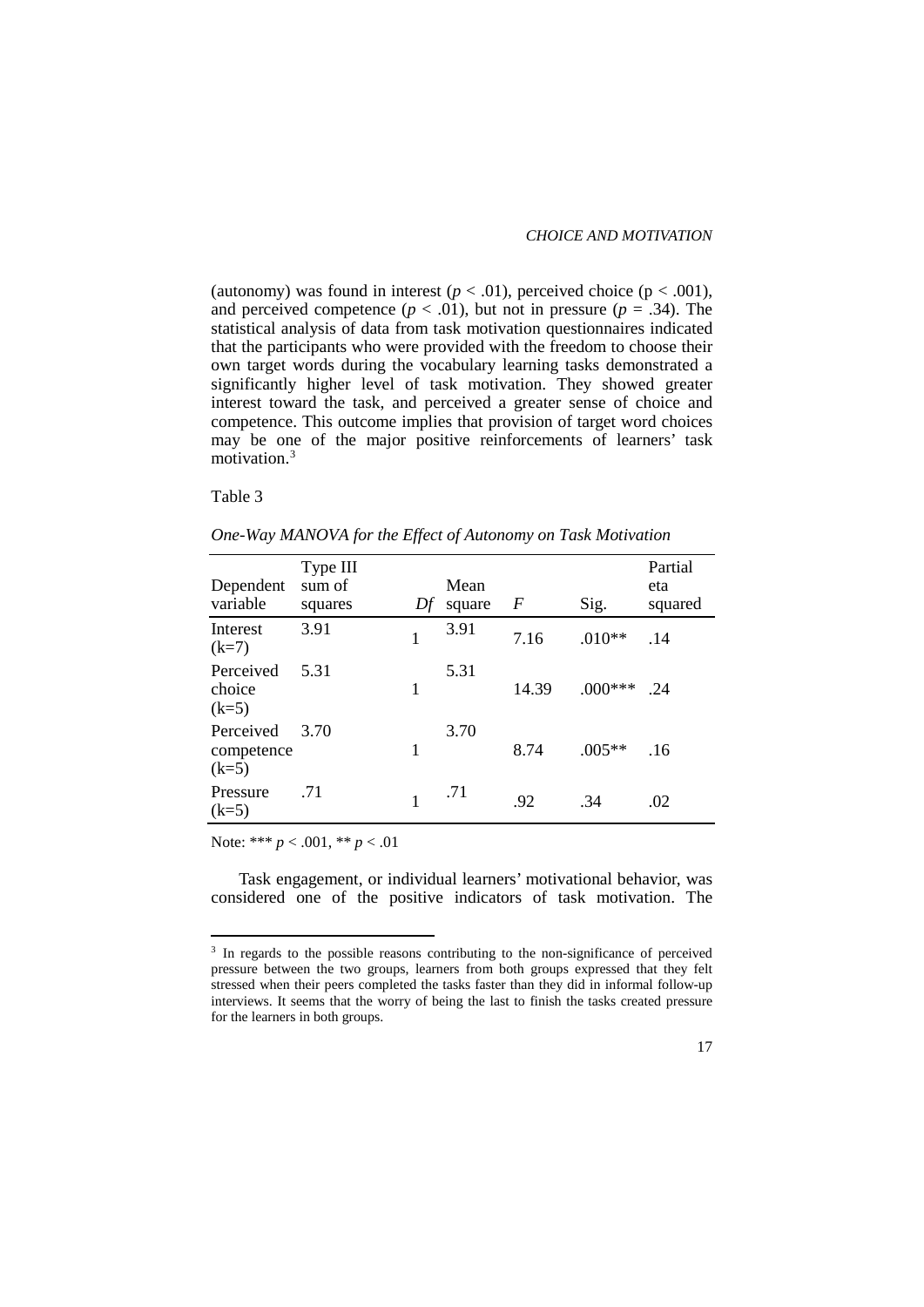measures of task engagement in the present study included three subcategories: attention, participation, and interaction. Table 2 shows that the experimental group demonstrated higher mean scores in attention (E group = 4.69; C group = 4.56), participation (E group = 1.31; C group = 1.24), and interaction (E group = 3.10; C group = 2.80). A one-way MANOVA further revealed a significant multivariate main effect of autonomy,  $F(3, 44) = 4.78$ ,  $p = .006$ , Pillai's Trace = .25, partial eta squared = .25, power to detect the effect is .80. With a Bonferroni adjusted alpha level of .025, the calculation showed that there was a significant difference between the experimental and the control group among these three variables of task engagement (see Table 4). Medium effect sizes were observed for attention, participation, and interaction (partial eta square values ranging from .02 to .12). Table 4 shows that a significant univariate main effect of group (autonomy) was found in attention ( $p < .05$ ) and interaction ( $p < .05$ ), but not in participation ( $p$  $=$  .40), indicating that the scores of attention and interaction in the experimental group were significantly higher than those in the control group. Although the experimental group was also rated higher in participation, the difference was not significant.<sup>[4](#page-17-0)</sup> The statistical analysis showed that in general, the participants in the experimental group displayed a higher level of task engagement than those in the control group. With the provided freedom to choose target words, the learners showed a significantly higher level of attention and interaction during the vocabulary notebook tasks.

<span id="page-17-0"></span><sup>&</sup>lt;sup>4</sup> The two groups did not differ significantly in their participation. This outcome may be attributed to the defining construct of participation in the classroom observation form. Some of the items in the participation section look into students' eagerness to ask and answer questions as well as their intention in discussing with others. As participants grew more familiar with the tasks in later sessions, they stopped asking questions and did very little discussion. For both groups of learners, the vocabulary notebook tasks seem to become more and more individualized.

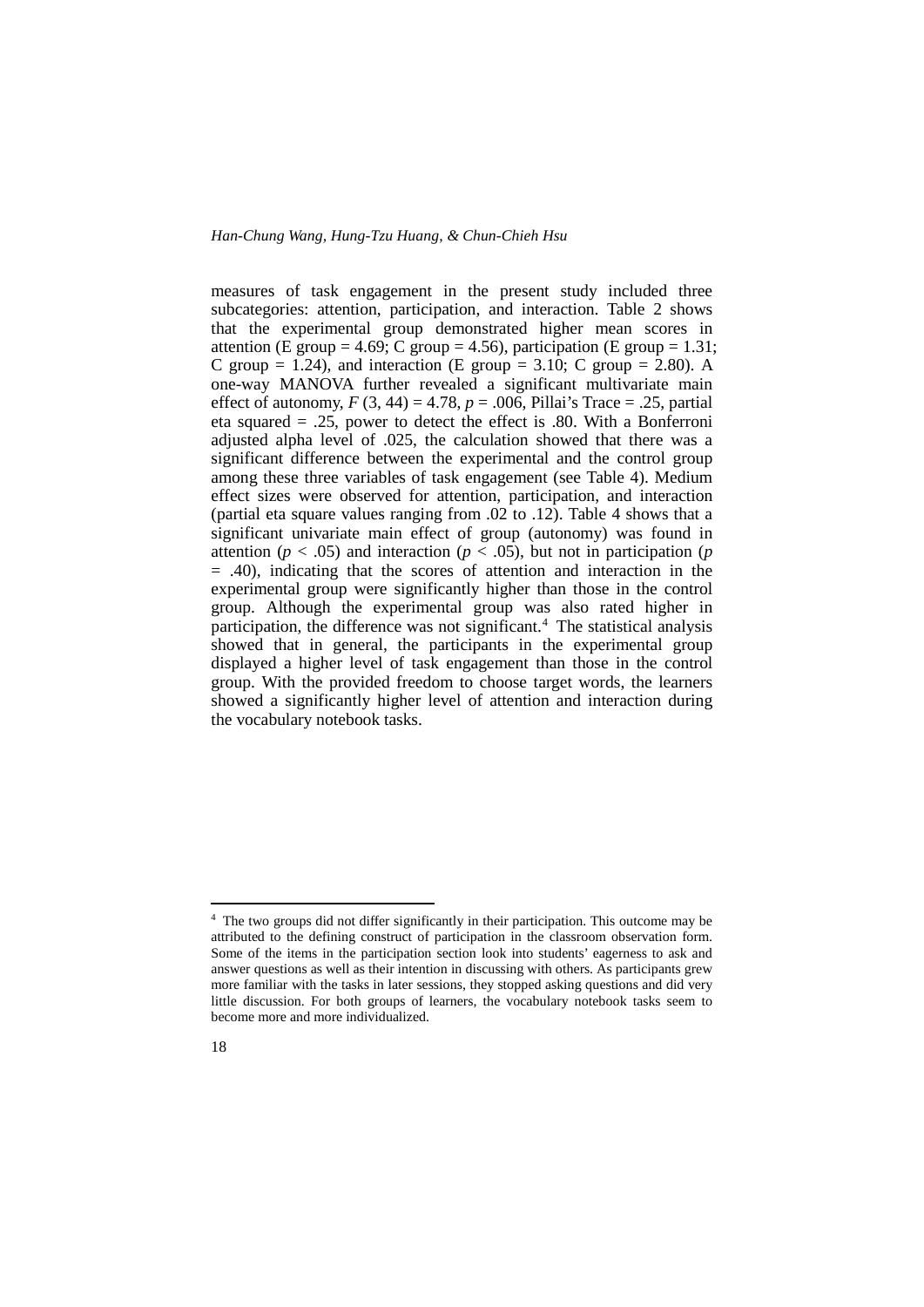#### *CHOICE AND MOTIVATION*

#### Table 4

| Dependent<br>variable | Type<br>III sum<br>of<br>squares | df | Mean<br>Square | F    | Sig.    | Partial eta<br>squared |
|-----------------------|----------------------------------|----|----------------|------|---------|------------------------|
| Attention             | .18                              |    | .18            | 6.13 | $.017*$ | .12                    |
| Participation         | .07                              |    | .07            | 71   | .404    | .02                    |
| Interaction           | 1.07                             |    | 1.07           | 5.96 | $.019*$ | .12                    |

*One-Way MANOVA for the effect of autonomy on task engagement*

Note: \* p < .05

LLOS results collected in the 1<sup>st</sup> week of the research showed no significant difference in the trait motivation of the experimental or the control group. The results of a one-way MANOVA revealed that there was no significant multivariate main effect of group (autonomy), *F* (7, 40) = 1.90,  $p = .09$ , Pillai's Trace = .28, partial eta squared = .28, power to detect the effect is .71. Medium effect sizes were observed from amotivation, identified regulation, and intrinsic motivation – knowledge (partial eta square ranging from .02 to .08; see Table 5). External regulation, introjected regulation, intrinsic motivation – achievement, and intrinsic motivation – stimulation were found to have small effect sizes (partial eta square values equal or less than .01, see Table 5).

#### Table 5

| Dependent<br>variable | Type III<br>sum of<br>squares | Mean<br>$Df$ square | F   | Sig. | Partial eta<br>squared |
|-----------------------|-------------------------------|---------------------|-----|------|------------------------|
| Amotivation           | .96                           | .96                 | 347 | -07  | .07                    |
| ER                    | .39                           | .39                 | 55  | .46  | .01                    |
|                       |                               |                     |     |      |                        |

*One-Way MANOVA of Trait Motivation in the 1st Week*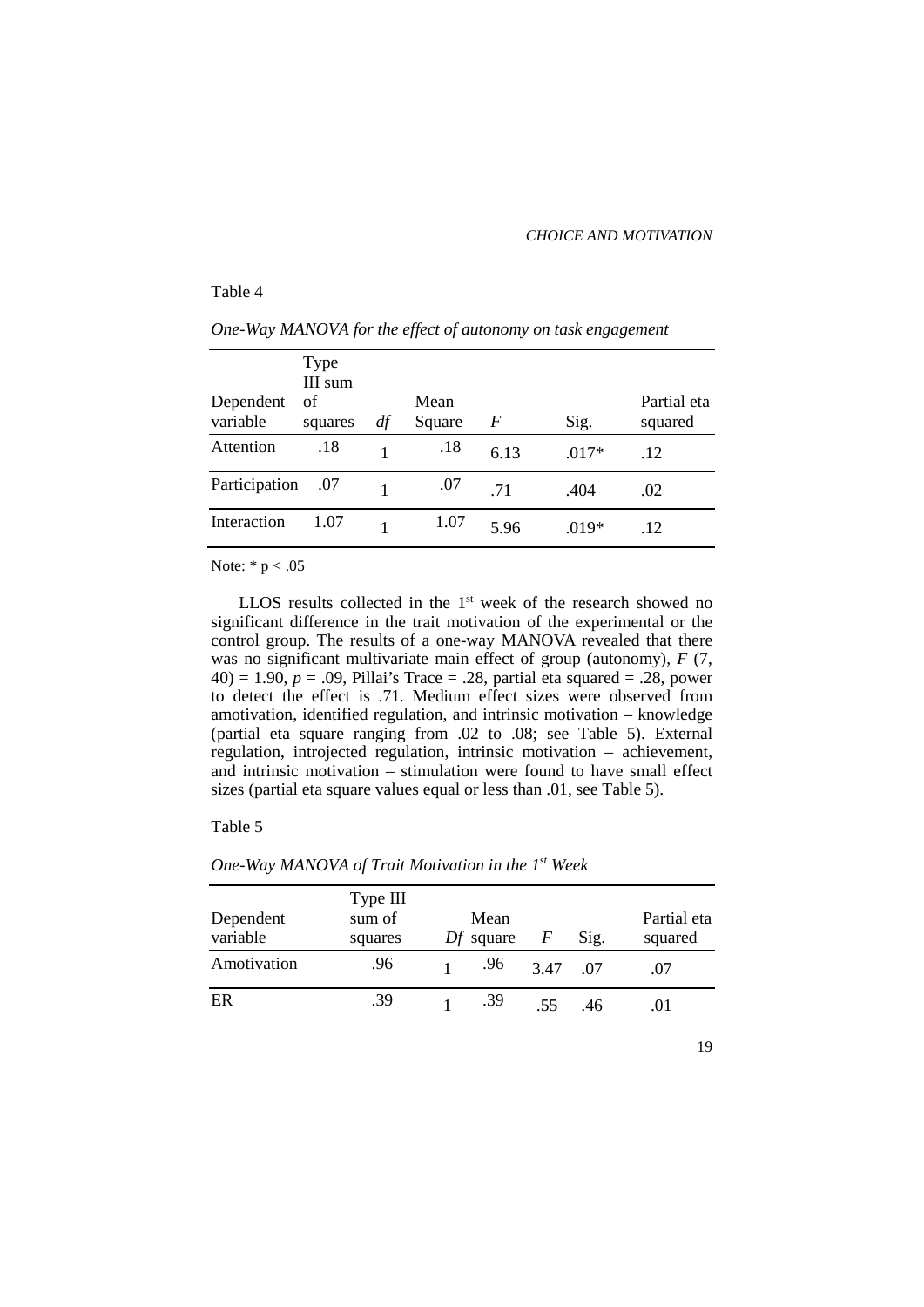#### Table 5

| InR        | 005 1 .005 .004 .95  |  |                                                  | .00         |
|------------|----------------------|--|--------------------------------------------------|-------------|
| IdR        |                      |  | $.84 \qquad 1 \qquad .84 \qquad 1.11 \qquad .30$ | $\sim 0.02$ |
| <b>IMA</b> |                      |  | .46 1 .46 .53 .47                                | .01         |
| <b>IMK</b> | 2.68 1 2.68 3.76 .06 |  |                                                  | .08         |
| <b>IMS</b> |                      |  | $.11 \t 1 \t .11 \t .13 \t .72$                  | .003        |

*One-Way MANOVA of Trait Motivation in the 1st Week* (continued)

Note:  $ER$  = external regulation,  $InR$  = introjected regulation,  $IdR$  = identified regulation, IMA = intrinsic motivation – achievement, IMK = intrinsic motivation – knowledge, IMS = intrinsic motivation - stimulation

In order to inspect the impact of autonomy on trait motivation, a one-way MANOVA was further administered to examine the LLOS results collected in the 14<sup>th</sup> week. The outcome showed that there was no multivariate main effect of group (autonomy),  $F(7, 40) = 2.13$ ,  $p = .062$ , Pillai's Trace  $= .27$ , partial eta squared  $= .27$ , power to detect the effect is .62. Medium effect size values were found for amotivation, introjected regulation, intrinsic motivation – achievement, knowledge, and stimulation (partial eta square values ranging from .02 to .06), while small effect sizes were observed for external regulation and identified regulation (partial eta square less than .01, see Table 6). The absence of the multivariate main effect of group (autonomy) implies that the provision of freedom to choose target words during the vocabulary notebook tasks did not create significant group differences in learners' general attitude and motivation towards English learning.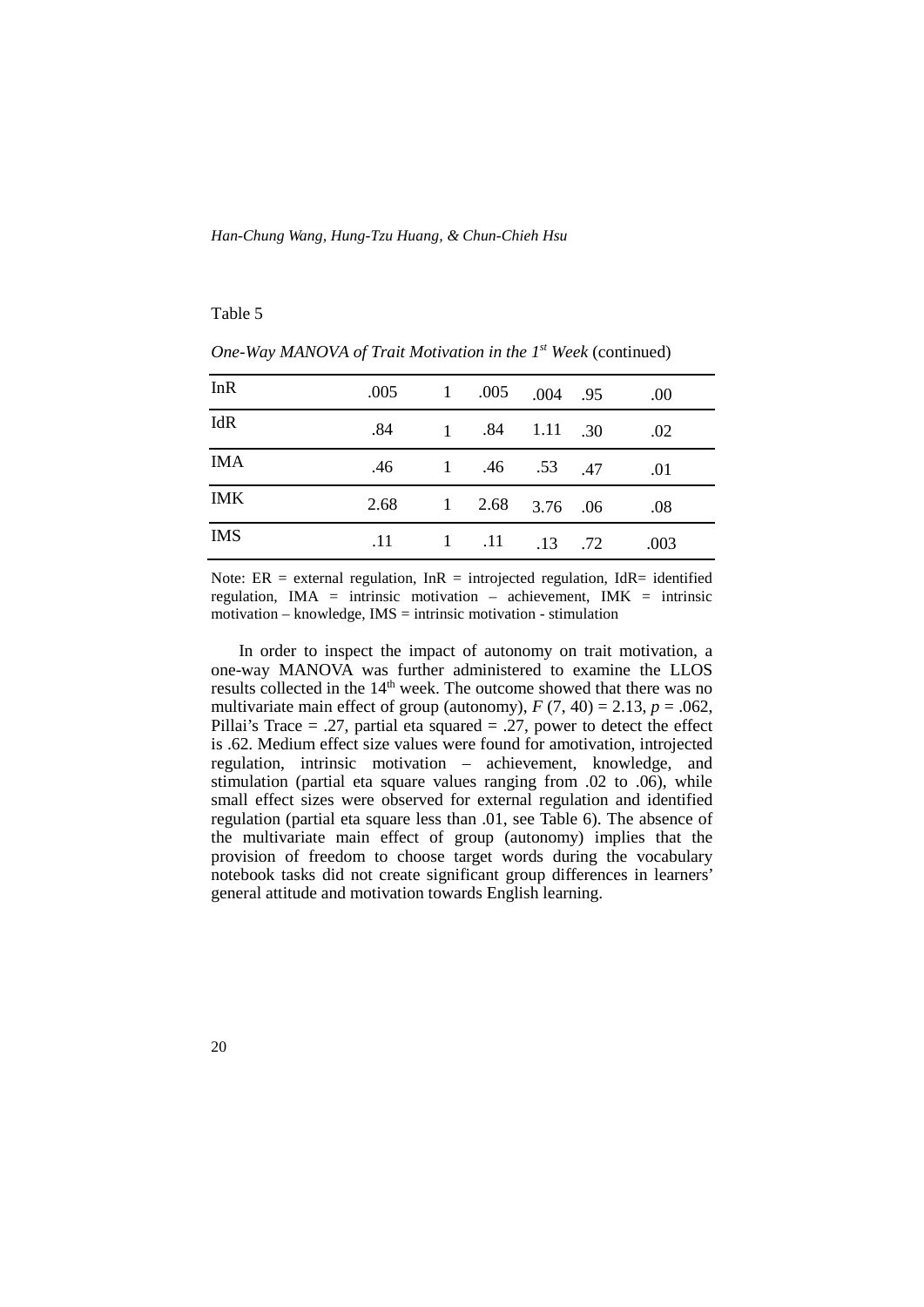#### *CHOICE AND MOTIVATION*

#### Table 6

| Dependent variable | Type III<br>sum of<br>squares | df           | Mean             | square $F$          | Sig.            | Partial eta<br>squared |
|--------------------|-------------------------------|--------------|------------------|---------------------|-----------------|------------------------|
| Amotivation        | .67                           | 1            |                  | $.67$ $.2.30$ $.14$ |                 | .05                    |
| ER                 | .06                           | $\mathbf{1}$ | $.06\,$          | .15                 | .70             | .003                   |
| InR                | 1.62                          | $\mathbf{1}$ |                  | $1.62$ $2.00$ $.16$ |                 | .04                    |
| IdR                | .02                           | 1            | $.02\phantom{0}$ | .04                 | .84             | .001                   |
| <b>IMA</b>         | 1.12                          | $\mathbf{1}$ | 1.12             | 2.80                | $\overline{10}$ | .06                    |
| <b>IMK</b>         | .59                           | 1            | .59              | 1.14 .29            |                 | .02                    |
| <b>IMS</b>         | .82                           | 1            | .82              | 1.18                | .28             | .03                    |

*One-Way MANOVA of Trait Motivation in the 14th Week*

Note:  $ER$  = external regulation, IdR= identified regulation, InR = introjected regulation, IMA = intrinsic motivation – achievement, IMK = intrinsic motivation – knowledge,  $IMS =$  intrinsic motivation – stimulation

#### **Changes of Task Motivation and Engagement over 14 Weeks**

To answer the question of how learners' task motivation fluctuated over time, quantitative data obtained from task motivation questionnaires and observation of task engagement were analyzed separately by using two-way mixed-model ANOVAs for examining the main effect of week (time), group (autonomy), and the interaction between the two.

The means and standard deviations of task motivation in each group at the  $2<sup>nd</sup>$ ,  $8<sup>th</sup>$ , and  $14<sup>th</sup>$  week are presented in Figure 1. As shown in Figure 1, task motivation in both groups declined from the  $2<sup>nd</sup>$  week to the 8th week, but climbed back to a level similar to that of the initial week at the 14<sup>th</sup> week.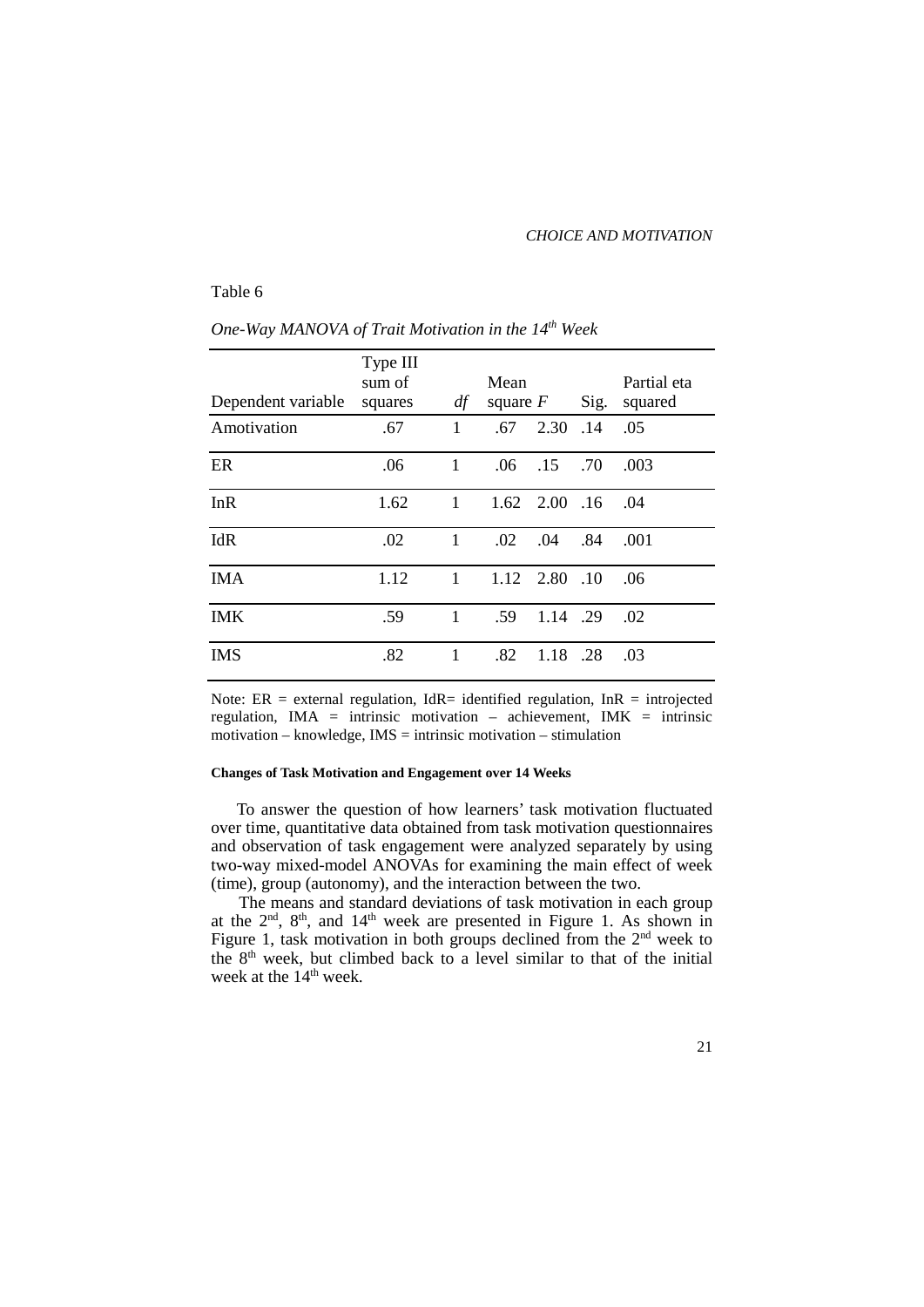*Han-Chung Wang, Hung-Tzu Huang, & Chun-Chieh Hsu*



*Figure 1*. Task motivation over 14 weeks

A two-way mixed-model ANOVA with group (control/experimental) as the between-participants factor and week  $(2<sup>nd</sup>, 8<sup>th</sup>, 14<sup>th</sup>)$  as the within-participants factor was conducted to test the effects of time and group as well as their interaction. Table 7 reveals a main effect of week  $(F = 5.66, p < .01)$ , indicating that there was a significant difference in task motivation in the  $2<sup>nd</sup>$ ,  $8<sup>th</sup>$ , and  $14<sup>th</sup>$  weeks. The analysis also showed a main effect of group ( $F = 7.70$ ,  $p < .01$ ), with task motivation in the experimental group significantly higher than that of the control group at the  $2<sup>nd</sup>$ ,  $8<sup>th</sup>$ , and  $14<sup>th</sup>$  week.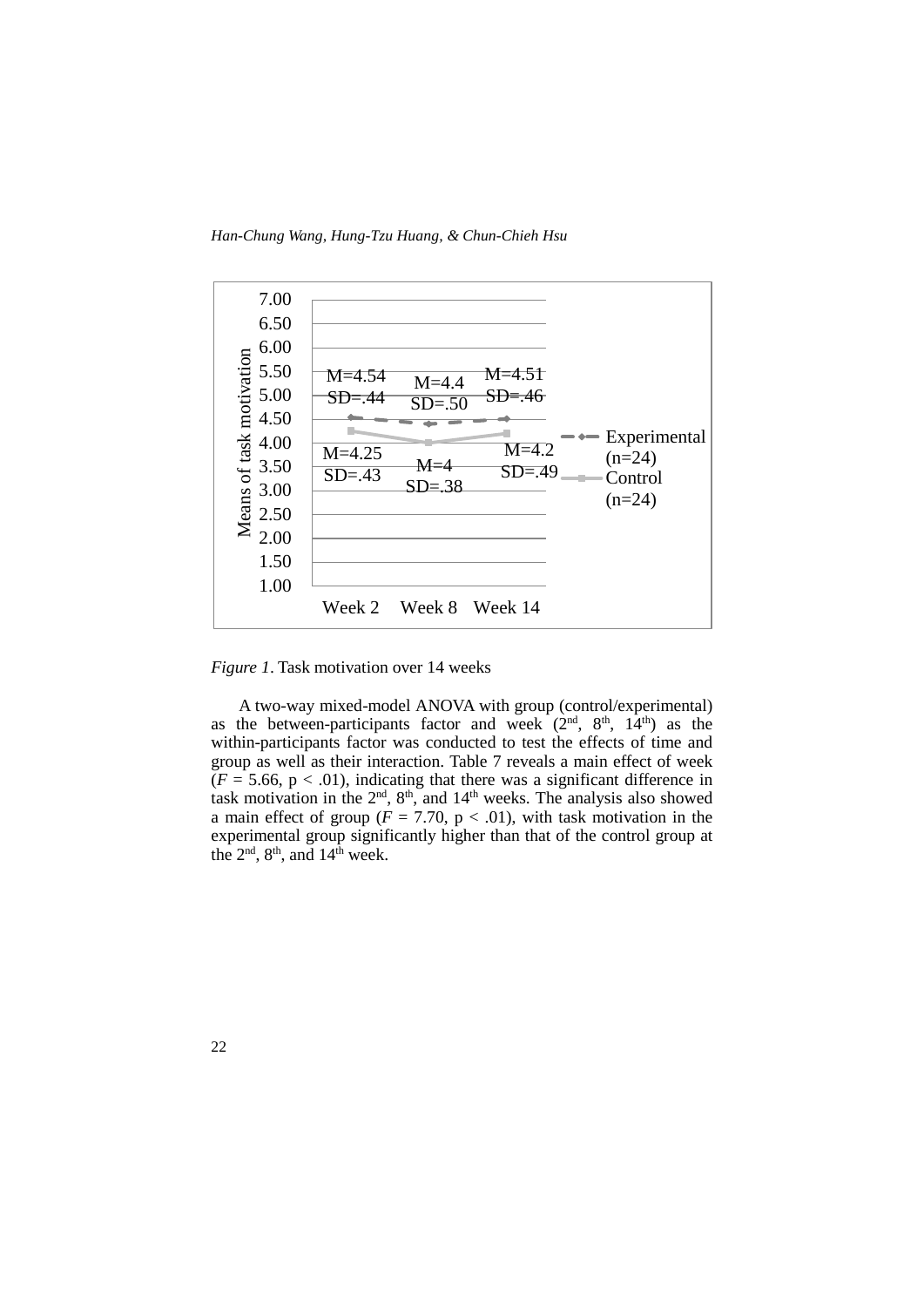23

#### Table 7

| Repeated Measures Two-Way ANOVA for Task Motivation |  |
|-----------------------------------------------------|--|
|                                                     |  |

|                | df                          | MS   | F    | Sig.     | Partial eta<br>squared |
|----------------|-----------------------------|------|------|----------|------------------------|
| Week           | $\mathcal{D}_{\mathcal{L}}$ | .459 | 5.66 | $.005**$ | .127                   |
| Group          |                             | 3.40 | 7.70 | $.009**$ | .165                   |
| Week $*$ group |                             | .034 | .42  | .655     | .011                   |

\*\* *p* < .01

A pairwise comparison was run to examine which week was significantly different from others. The results shows that task motivation in the 2<sup>nd</sup> week was significantly higher than in the 8<sup>th</sup> week (MD = .20,  $p < .01$ ), and task motivation in the 14<sup>th</sup> week was also significantly higher than in the  $8<sup>th</sup>$  week (MD = .16,  $p < .01$ ). It seems that there was a significant declination of task motivation from the 2nd week to the  $8<sup>th</sup>$  week. After this drop, there was a significant gain of task motivation from the  $8<sup>th</sup>$  week to the  $14<sup>th</sup>$  week. Despite the same settings and procedures of the vocabulary learning activities, learners' task motivation did not remain stable and unchanged over time.

The data of task engagement was collected through three observations. The means and standard deviations of task engagement in the experimental and control group at the  $2<sup>nd</sup>$ ,  $8<sup>th</sup>$ , and  $14<sup>th</sup>$  week are presented in Figure 2. The level of task engagement declined from the  $2<sup>nd</sup>$  to the 8<sup>th</sup> week, and continued to decrease from the 8<sup>th</sup> to the 14<sup>th</sup> week.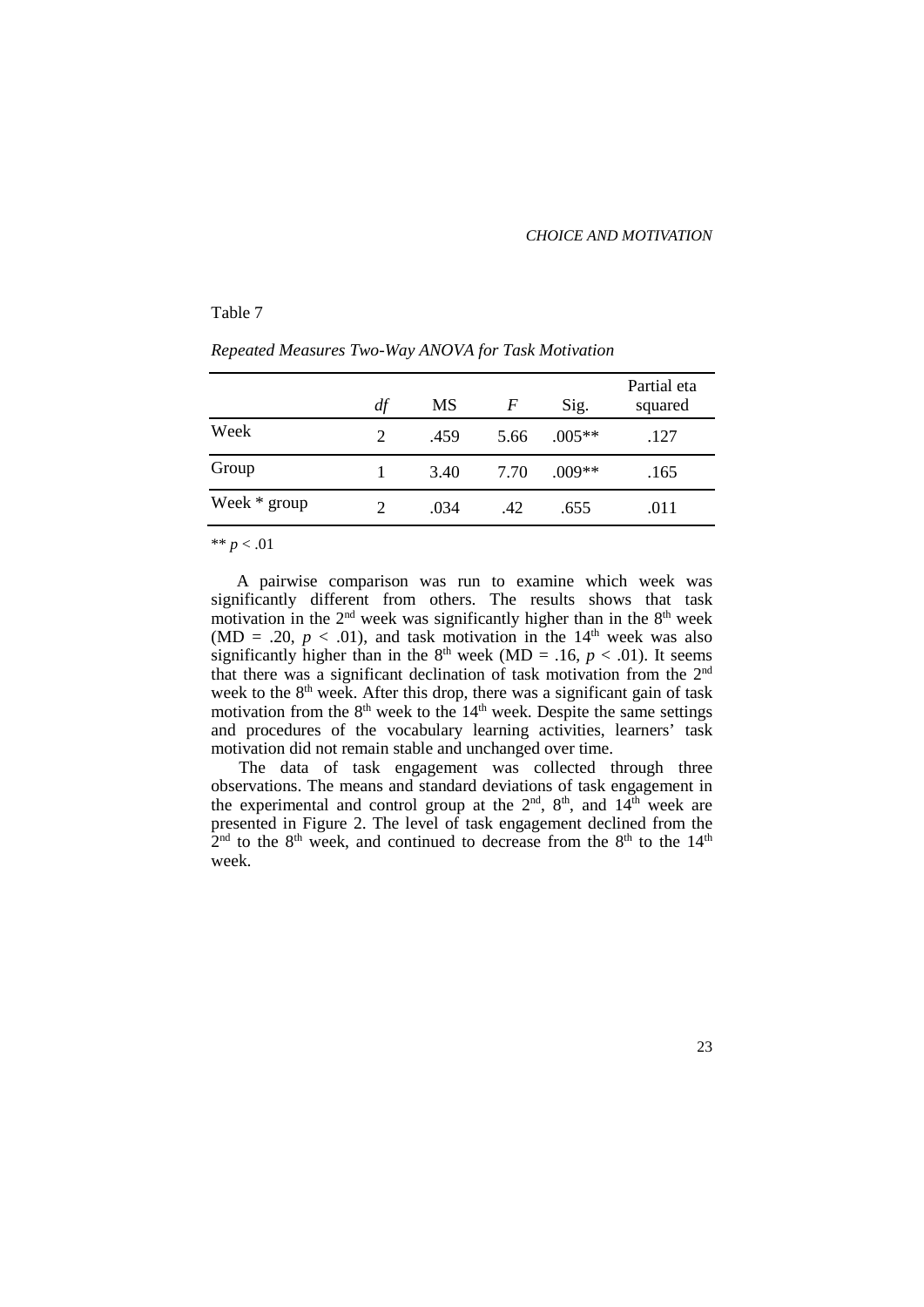*Han-Chung Wang, Hung-Tzu Huang, & Chun-Chieh Hsu*



Figure 2. *Task engagement over 14 weeks*

A two-way mixed-model ANOVA with group (control/experimental) as the between-subject factor and week  $(2<sup>nd</sup>, 8<sup>th</sup>, 14<sup>th</sup>)$  as the within-subject factor was conducted to test the effects of time and group as well as their interaction. As shown in Table 8, there are main effects of week ( $F = 16.33$ ,  $p < .001$ ) and group ( $F = 4.31$ ,  $p < .05$ ) on task engagement, but no interaction between these two variables. These results indicate that there was a significant difference in task engagement at the  $2<sup>nd</sup>$ ,  $8<sup>th</sup>$ , and  $14<sup>th</sup>$  weeks, and task engagement in the experimental group was significantly higher than in the control group at the  $2<sup>nd</sup>$ ,  $8<sup>th</sup>$ , and  $14<sup>th</sup>$  weeks.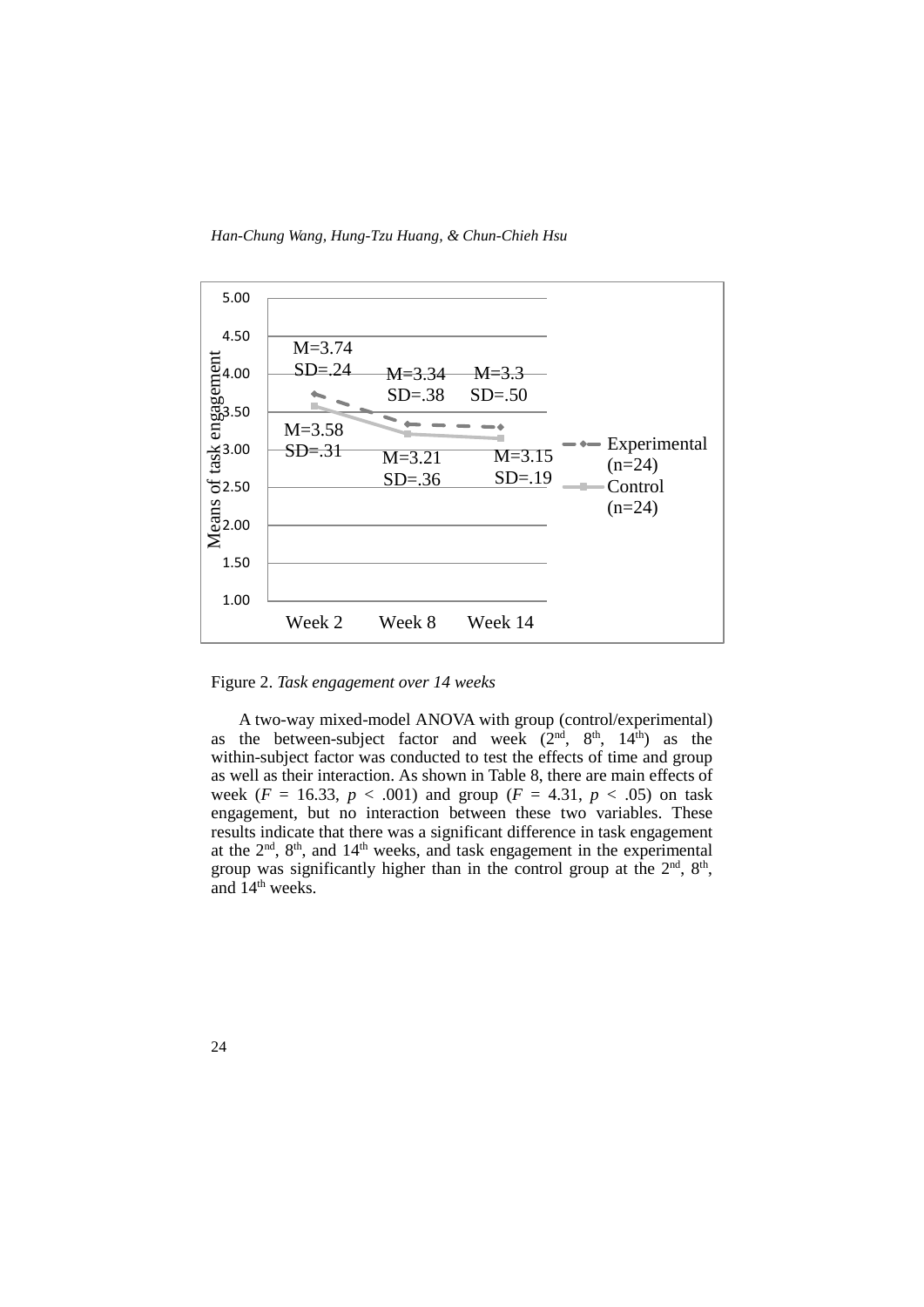#### Table 8

|                 | df | МS   | F     | Sig.      | Partial eta<br>squared |
|-----------------|----|------|-------|-----------|------------------------|
| Week            | 2  | 1.80 | 16.33 | $.000***$ | .318                   |
| Group           |    | .632 | 4.31  | $.043*$   | .110                   |
| Week *<br>group | 2  | .018 | .17   | .847      | .005                   |

#### *Repeated Measures Two-Way ANOVA for Task Engagement*

*Note:* \*\*\* *p* < .001, \* *p* < .05

A follow-up pairwise comparison shows that the participants' task engagement in the  $2<sup>nd</sup>$  week was significantly higher than that in the  $8<sup>th</sup>$ week (MD = .388,  $p < .001$ ) and in the 14<sup>th</sup> week (MD = .429,  $p < .001$ ), but the difference between the  $8<sup>th</sup>$  and  $14<sup>th</sup>$  week was not significant (MD  $= .041, p = .579$ . In other words, the participants' task engagement dropped significantly from week 2 to week 8, and their task engagement continued to decrease from week 8 to week 14, but the decline was milder during this period.

Interestingly, as observed in Figure 1 and Figure 2, the participants' task motivation and task engagement both dropped from week 2 to week 8, but their task motivation and engagement diverged from week 8 to week 14. Their task motivation increased from week 8 to week 14, while their task engagement continued to decline.

#### **DISCUSSION**

The current study investigates EFL college learners' motivation and engagement with English vocabulary learning tasks. By adopting self-determination theory (SDT) (Deci & Ryan, 1985, 2000), the study looked into the impact of autonomy on college students' motivation and engagement with vocabulary notebook tasks. The results demonstrate that the participants who were given the freedom to choose their own target words showed higher task motivation and task engagement than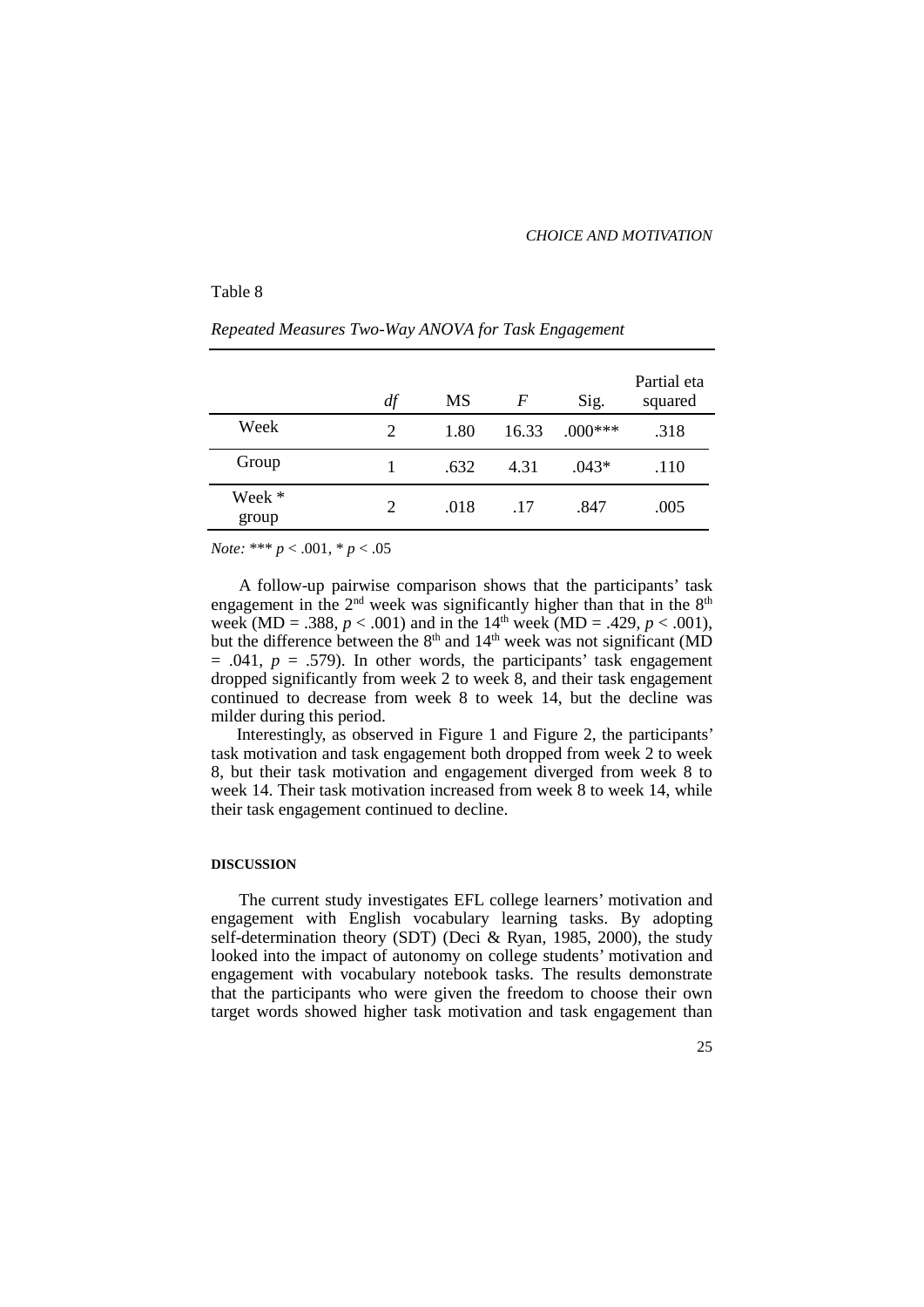those who were required to learn pre-selected target words. Learners' general attitude toward L2 (i.e. trait motivation), however, was not influenced by the provision of choice in the vocabulary learning tasks. The 14-week experimental research also depicts the fluctuation of task motivation and engagement over time. Even with the same settings and task procedures, learners' task motivation and engagement did not stay stable and unchanged.

While previous L2 motivation research has investigated through SDT the combinative effects of learning contexts such as teachers' teaching and communicative styles (Noels et al., 1999; Pae & Shin, 2011; Wu, 2003), the present study examines how pedagogical designs which support learner autonomy could encourage motivation. Our findings support the facilitative effect of autonomy on individuals' task motivation and are consistent with previous educational and L2 motivation studies based on SDT (Bao & Lam, 2008; Cordova & Lepper, 1996; Pae & Shin, 2011; Patall et al., 2008; Patall et al., 2010; Reeve, Jang, Carrell, Jeon, & Barch, 2004; Wu, 2003).

SDT perspectives emphasize the importance of providing the freedom to make personal choices. Providing choice is regarded as the most direct and obvious means of supporting students' need for autonomy (Patall et al., 2010). Our findings suggest that having the freedom to choose target words in the vocabulary learning tasks can satisfy learners' perceived sense of autonomy and enhance their task motivation. Freedom to choose target words can give students the accurate impression that they are respected by their instructors as independent learners. For more advanced learners who are encountering novel words from diverse resources both inside and outside the classroom, vocabulary tasks that involve choice may be particularly facilitative of their task motivation.

The motivation of participants from the control group is also noteworthy. Participation in the present study was voluntary and the drop-out rate was surprisingly low for both the experimental and control groups, considering that this was a 14-week study. Although the participants in the control group exhibited a lower level of task motivation and engagement throughout the research, all learners in the control group completed the seven vocabulary learning tasks within the 14 weeks. One possible explanation as to why the control group was able to sustain their motivation could be that the tasks gave learners the freedom to select the resources and tools to help them learn pre-selected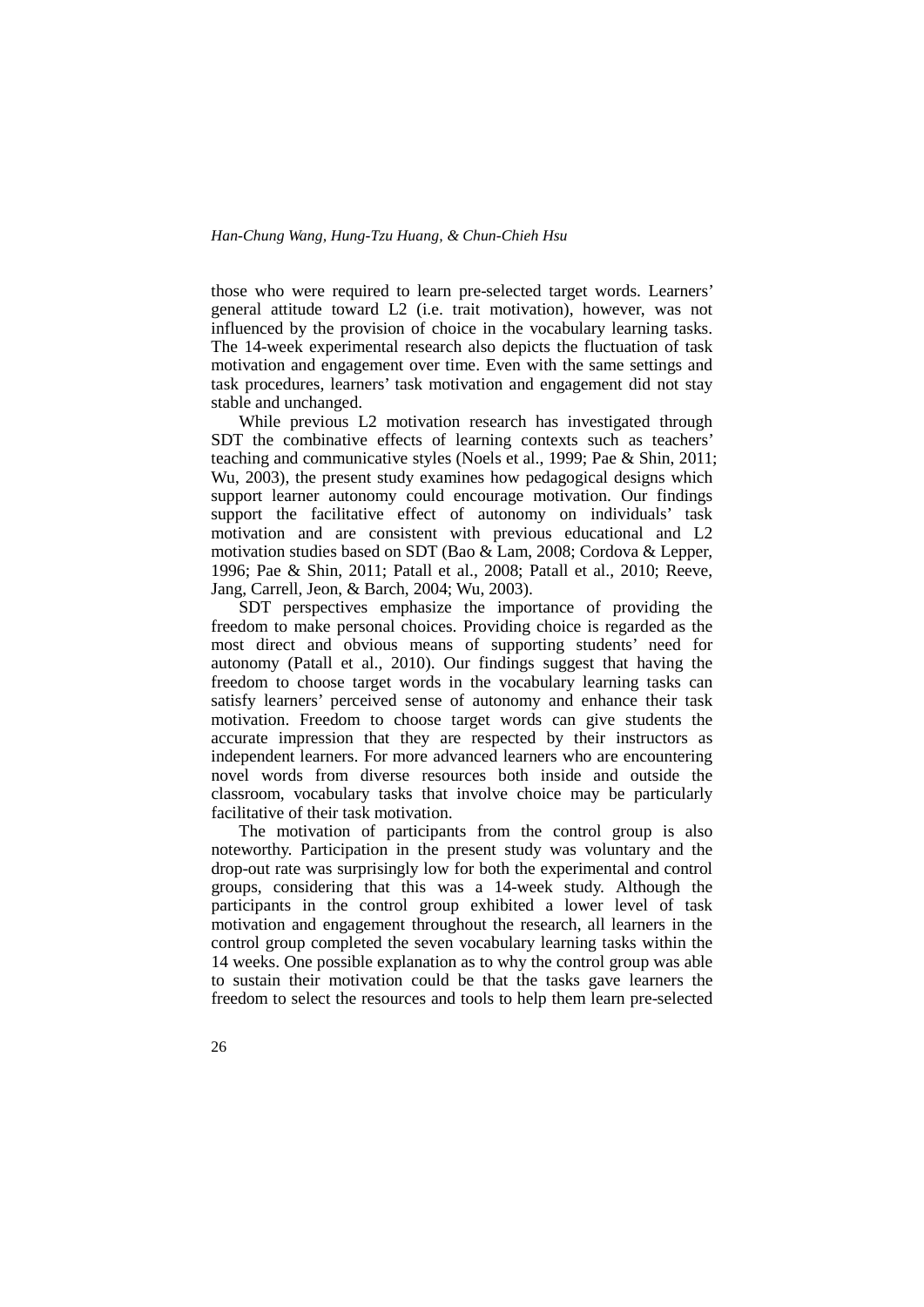target words. Moreover, the learners were free to write down any information they deemed important in their vocabulary notebooks. Despite the fact that the target words in the notebook activities were pre-selected, presenting learners with decision-making opportunities at different stages of the tasks somewhat supported their sense of autonomy.

It should be noted, however, that simply providing choices is not itself motivating (Katz & Assor, 2007). The nature of the choices provided during instruction must be consistent with students' interests, values, and goals so that the choices can be perceived as meaningful to have motivational effects. In the present study, students in both the control and experimental groups did not have the freedom to choose reading texts. At the same time, they all had the freedom in selecting resources to use for checking word information as well as the kind of information to be included in their vocabulary notebooks. At the end of the research period, it was the students from the experimental group, the ones who made choices in target word selection, that had a more intrinsically motivated experience in doing the vocabulary notebook tasks. Compared with other choices offered throughout the notebook tasks, target word selection seems to have a relatively stronger impact on learners'sense of psychological freedom and volition. While past studies have reported contradictory results as to whether vocabulary notebooks can facilitate learner autonomy or motivation, findings from the present study underscore the importance of providing choice in target word selection during vocabulary notebook tasks.

The 14-week research also documented the dynamicity of task motivation (Dörnyei, 2001; Shoaib & Dörnyei, 2005; Ushioda, 1996; 2001). Even with the same task design, learners' task motivation and task engagement did not remain consistent. In both the experimental and control groups, there was a significant drop in task motivation and task engagement from week 2 to week 8, followed by a significant recovery in task motivation and a continuous decrease in task engagement from week 8 to week 14. The difference between task motivation and task engagement on week 14 is interesting. We suspect that this difference might be related to the nature of the two variables and how the data were collected. First, the measure of task motivation focused on participants' psychological states (interestedness, autonomy in having choice, pressure) and ability (competence), while the measure of task engagement focused on the participants' actual learning behaviors.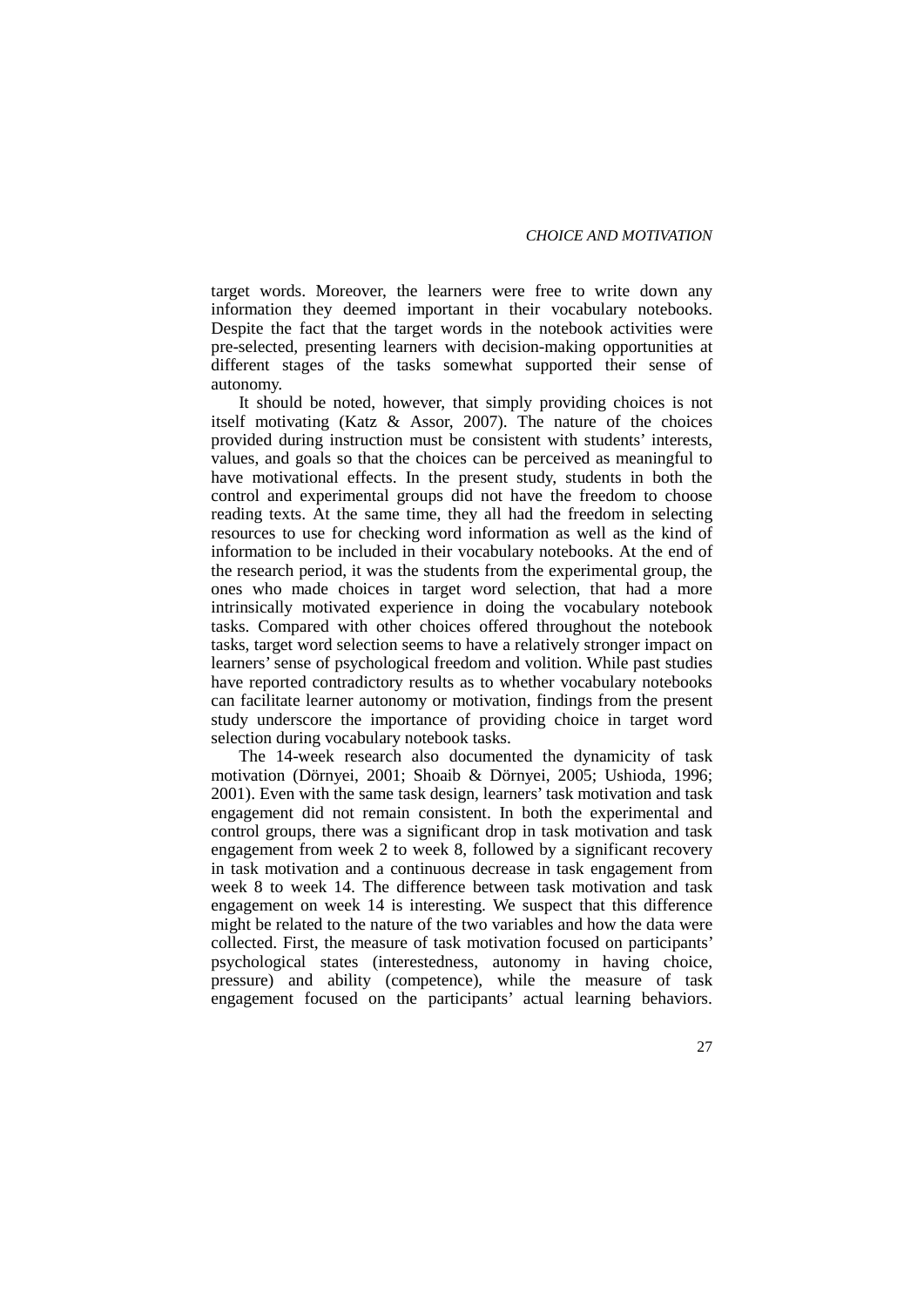Second, the level of task motivation was self-evaluated (self-reported data), whereas the level of task engagement was judged by trained raters. It is possible that while the participants think that their level of task motivation at the  $14<sup>th</sup>$  week was similar to that at the  $2<sup>nd</sup>$  week, their outward behaviors observed by the raters were not comparable and seemed to decline. Task motivation is increasingly being depicted as continuous evolution, influenced by the interaction between various contextual and internal factors. Further qualitative investigation is needed to identify the internal and contextual variables that may work together to contribute to the drop and rise in task motivation and engagement.

While the present study found that task motivation is dynamic in nature, the elevation of task motivation through manipulation of personal choices in vocabulary learning tasks did not generate group differences in learners' general motivation toward English learning. It seems that trait motivation cannot easily be influenced by implementing a few well-designed pedagogical tasks or with a couple of hours' positive learning experience in the classroom. Fostering learners' trait motivation may require not only a prolonged period of positive learning experiences but also a variety of pedagogical tasks. Task motivation encouraged by different tasks may collaboratively react upon one's trait motivation for overall English learning. The combinative function of task motivation and how such motivation influences trait motivation in the long term could be a fruitful future research direction in L2 motivation.

#### **CONCLUSION**

This study has discussed the impact of autonomy on EFL college learners' task motivation and engagement with vocabulary learning tasks. The main findings were: (1) in accordance with SDT (Deci  $\&$  Ryan, 1985, 2000), when provided with the freedom to choose their own target words, learners showed higher task motivation and task engagement; (2) learners' trait motivation was not influenced by the provision of choice in the vocabulary learning tasks; and (3) learners' task motivation fluctuated and exhibited dynamicity.

The following limitations need to be addressed. First, the acquisition of target words from the two groups was not investigated. With the incremental, multidimensional, and individualized nature of L2 vocabulary learning, longitudinal case studies designed to capture the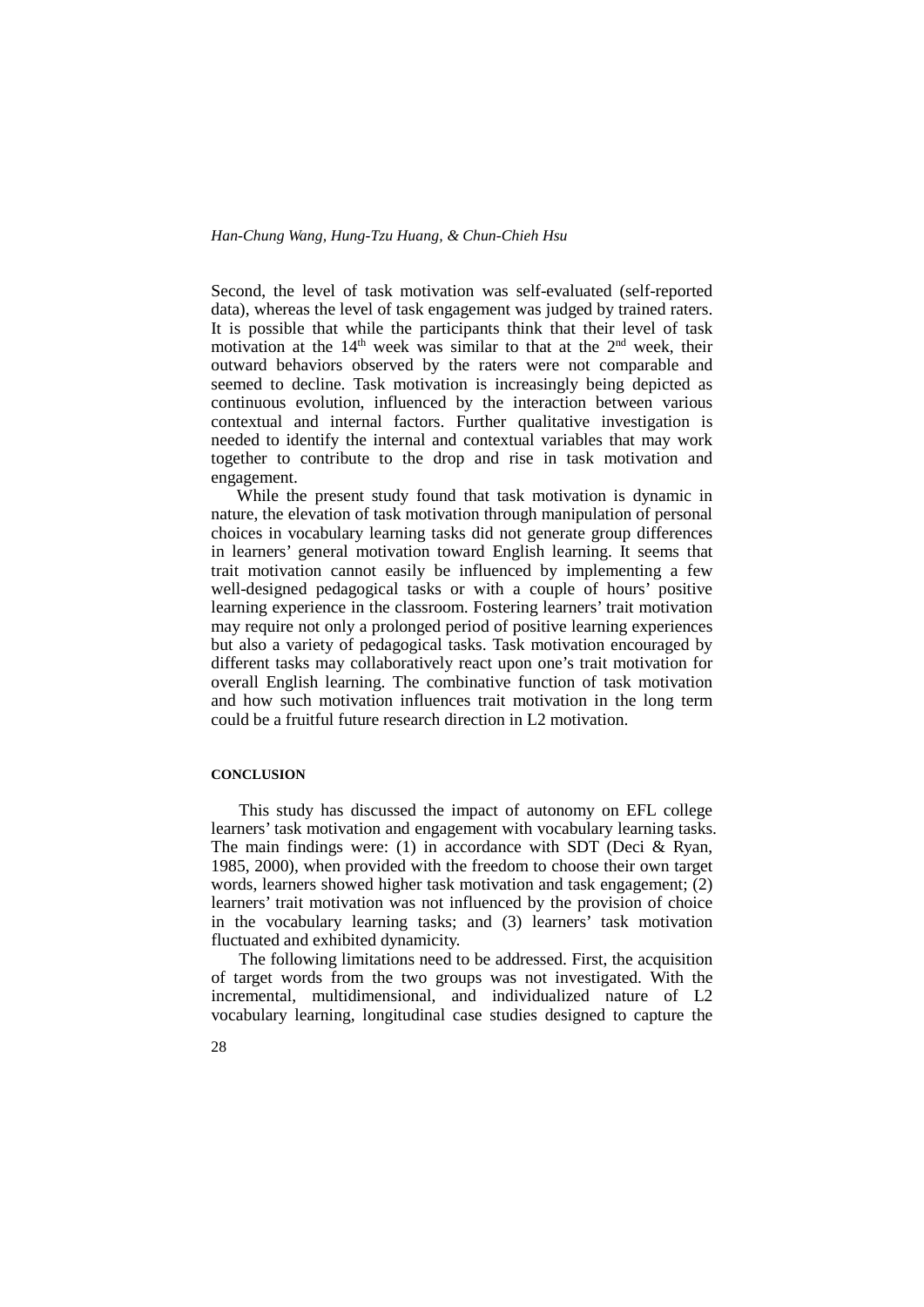interaction of individual learners' motivational changes and word acquisition could provide insights into both L2 motivation and L2 vocabulary development. Further studies could be conducted to track whether provision of choice in target word selection influence vocabulary acquisition. Second, we only used questionnaires and observations to quantitatively measure task motivation. Incorporation of qualitative inspection such as retrospective interviews or think-aloud protocols would provide more understanding into learners' engagement with vocabulary learning tasks and help identify potential variables that generate the rise and fall of task motivation. Third, this study only lasted for 14 weeks. A longer research span could incorporate the complexity and interaction of task and trait motivation over time. Lastly, this investigation used only vocabulary learning tasks. The impact of autonomy on task motivation was significant probably due to the individualized nature of vocabulary learning. For oral argumentative tasks, which rely heavily on cooperation among different learners, other essential components in SDT such as relatedness may play a more crucial role. L2 motivation research should explore task motivation with different pedagogical tasks in future studies.

Despite the limitations, the study offers valuable pedagogical suggestions. If supported, learners' autonomy can greatly enhance their motivation in completing vocabulary learning tasks. The freedom of choice in target word selection is particularly motivating for vocabulary notebook tasks. In addition to the selection of target words, decision-making opportunities can be implemented at various stages of vocabulary learning to enhance autonomy. Providing learners with a choice of reading texts, tools, and resources for vocabulary learning or the freedom to decide the means of assessing the learning outcome can contribute to creating an autonomy-supportive vocabulary learning task. In fact, the notebook tasks used in the present study, which trained learners to independently collect, record, organize and review target words in their vocabulary notebooks, go hand in hand with the concept of autonomy proposed by SDT. Instruction of this autonomous vocabulary learning strategy can be implemented with a scheduled plan moving from limited autonomy to full independence in order to encourage long-term vocabulary learning motivation.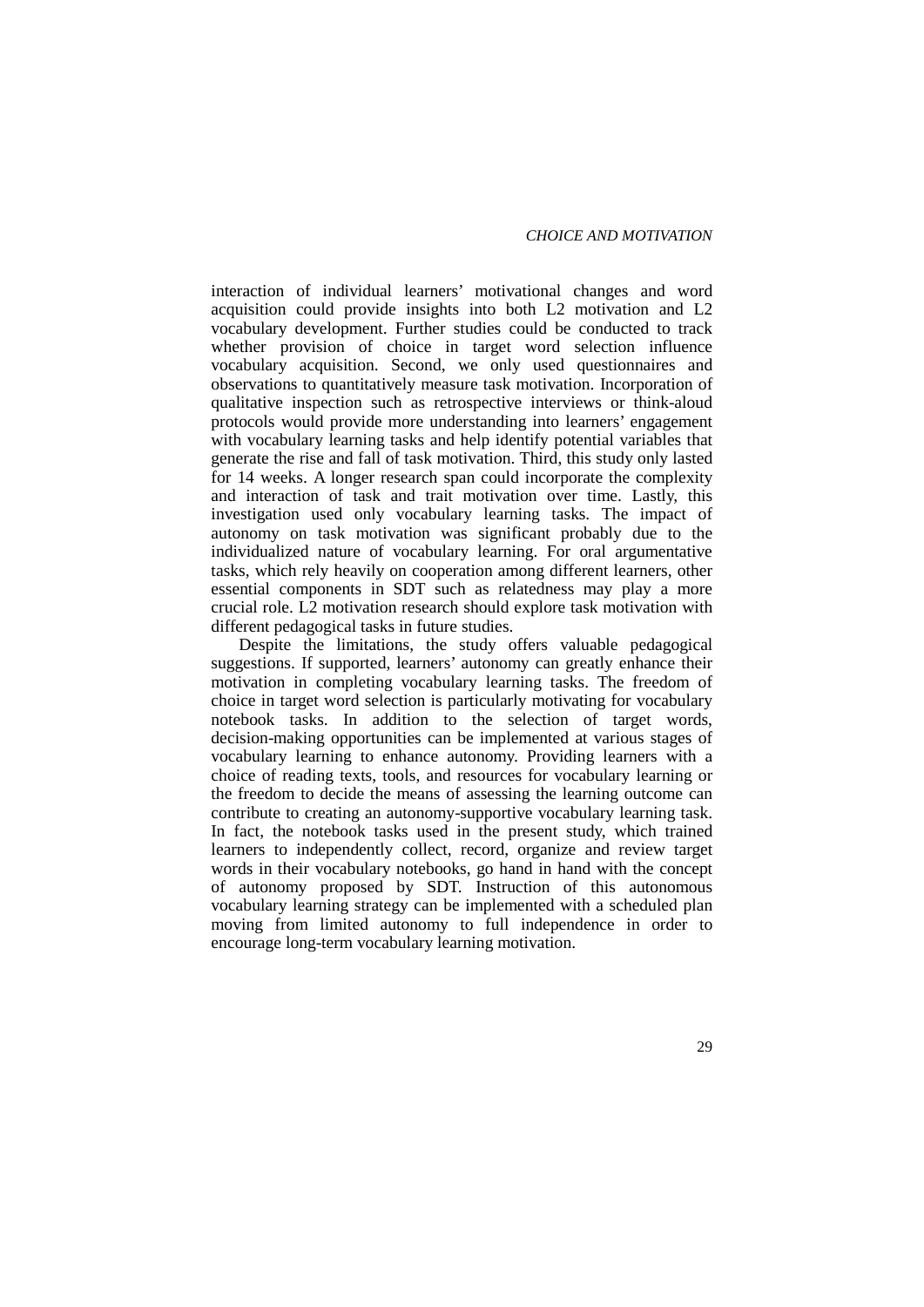#### **REFERENCES**

- Bao, X., & Lam, S. (2008). Who makes the choice? Rethinking the role of autonomy and relatedness in Chinese children's motivation. *Child Development, 79*, 269–283.
- Bernaus, M., Moore, E., & Azevedo, A. C. (2007). Affective factors influencing plurilingual students' acquisition of Catalan in a Catalan-Spanish bilingual context. *Modern Language Journal, 91*, 235–246.
- Boekaerts, M. (2002). The on-line motivation questionnaire: A self-report instrument to assess students' context sensitivity. In P. R. Pintrich & M. L. Maehr (Eds.), *Advances in motivation and achievement: Vol. 12. New directions in measures and methods* (pp. 77–120). Amsterdam, the Netherlands: JAI Press.
- Cordova, D. I., & Lepper, M. R. (1996). Intrinsic motivation and the process of learning: Beneficial effects of contextualization, personalization, and choice. *Journal of Educational Psychology, 88*, 715–730.
- Crookes, G., & Gass, S. M. (Eds.). (1993). *Tasks in a pedagogical context: Integrating theory and practice*. Clevedon: Multilingual Matters.
- Crookes, G., & Schmidt, R. (1991). Motivation: Reopening the research agenda. *Language Learning, 41*, 469–512.
- D'Ailly, H. (2004). The role of choice in children's learning: A distinctive cultural and gender difference in efficacy, interest, and effort. *Canadian Journal of Behavioral Science*, *36*(1), 17-29.
- de Burgh-Hirabe, R., & Feryok, A. (2013). A model of motivation for extensive reading in Japanese as a foreign language. *Reading in a Foreign Language*, *25*(1), 72–93.
- Deci, E. L., & Ryan, R. M. (Eds.). (1985). *Intrinsic motivation and self-determination in human behavior*. NY: Plenum Press.
- Deci, E. L., & Ryan, R. M. (2000). The "What" and "Why" of goal pursuits: Human needs and the self-determination of behavior. *Psychological Inquiry, 11*, 227-268.
- Deci, E. L., & Ryan, R. M. (2007). *SDT: Questionnaires: Intrinsic motivation inventory (IMI)*. Retrieved from http://www.psych.rochester.edu/ SDT/measures/intrins.html
- Dörnyei, Z. (2000). Motivation in action: Towards a process-oriented conceptualisation of student motivation. *British Journal of Educational Psychology, 70*, 519–538.
- Dörnyei, Z. (2001). New themes and approaches in L2 motivation research. *Annual Review of Applied Linguistics, 21*, 43–59.
- Dörnyei, Z. (2003). Attitudes, orientations, and motivations in language learning: Advances in theory, research, and applications. *Language Learning, 53*(1), 3–32.
- Dörnyei, Z. (Ed.). (2005). *The psychology of the language learner: Individual differences in second language acquisition*. Mahwah, NJ: Lawrence Erlbaum.
- Dörnyei, Z., & Kormos, J. (2000). The role of individual and social variables in oral task performance. *Language Teaching Research, 4*, 275–300.
- Dörnyei, Z., & Ottó, I. (1998). Motivation in action: A process model of L2 motivation. *Working Papers in Applied Linguistics, 4*, 43-69.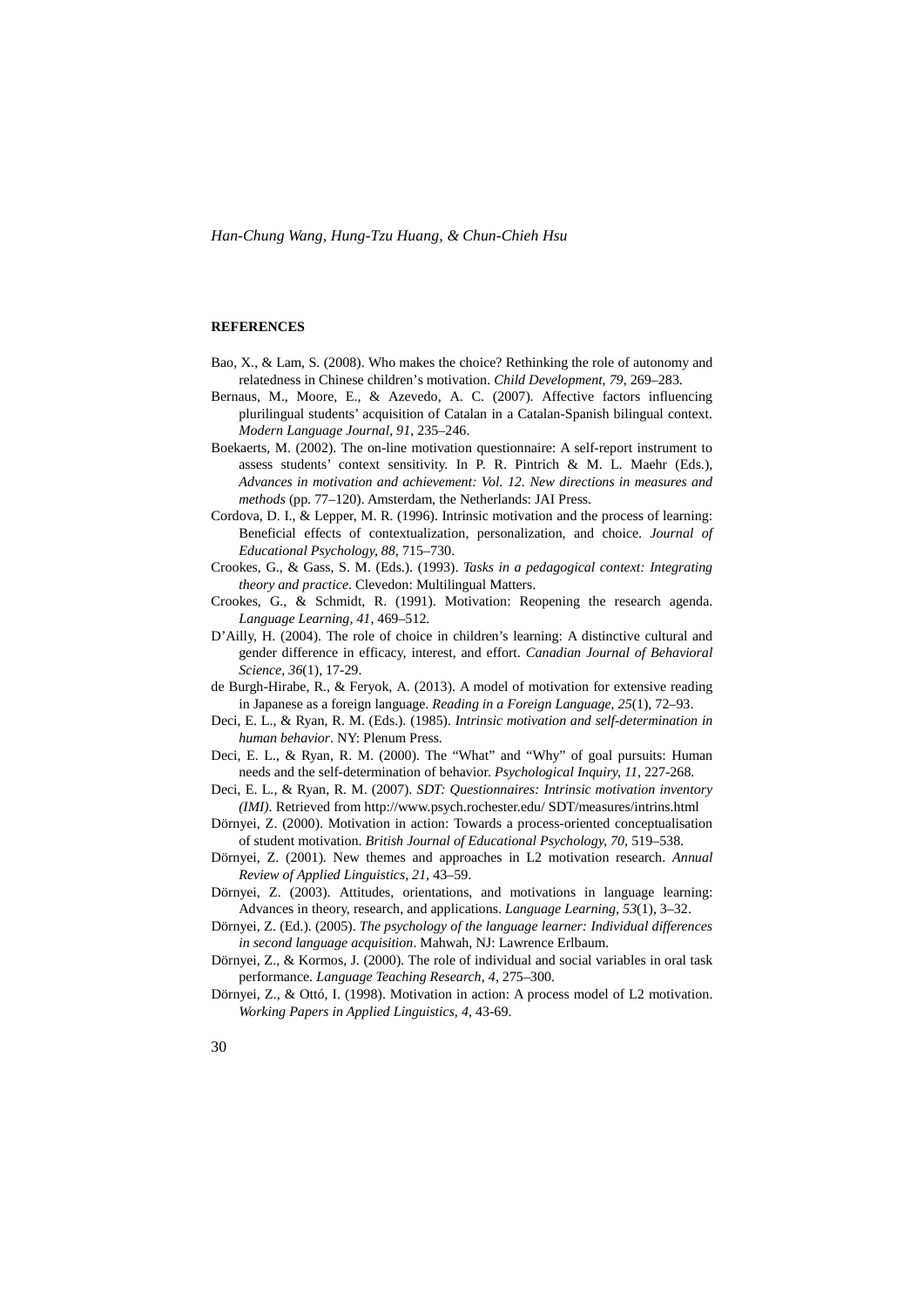- Dörnyei, Z., & Tseng, W. T. (2009). Motivational processing in interactional tasks. In A. Mackey & C. Polio (Eds.), *Multiple perspectives on interaction: Second language research in honor of Susan M. Gass* (pp. 117–134). Mahwah, NJ: Lawrence Erlbaum.
- Fowle, C. (2002). Vocabulary notebooks: Implementation and outcomes. *English Language Teaching Journal, 56*, 380–388.
- Freiermuth, M. R., & Huang, H. C. (2012). Bridging Japan and Taiwan closer electronically: A look at an intercultural online synchronic chat task and its effect on motivation. *Language Teaching Research*, *16* (1), 61-88.
- Furrer, C., & Skinner, E. (2003). Sense of relatedness as a factor in children's academic engagement and performance. *Journal of educational psychology*, *95*(1), 148-162.
- Gardner, R., & Lambert, W. E. (1972). *Attitudes and motivation in second language learning.* Rowley, MA: Newbury House.
- Gardner, R. C., Masgoret, A. M., Tennant, J., & Mihic, L. (2004). Integrative motivation: Changes during a year-long intermediate-level language course. *Language Learning*, *54*(1), 1–34.
- Guilloteaux, M. J., & Dörnyei, Z. (2008). Motivating language learners: A classroom-oriented investigation of the effects of motivational strategies on student motivation. *TESOL Quarterly, 42*(1), 55–77.
- Iyengar, S. S., & Lepper, M. R. (1999). Rethinking the value of choice: A cultural perspective on intrinsic motivation. *Journal of Personality and Social Psychology, 76*, 349–366.
- Iyengar, S. S., & Lepper, M. R. (2000). When choice is demotivating: Can one desire too much of a good thing?. *Journal of Personality and Social Psychology*, *79*(6), 995-1006.
- Joyce, P., & Sippel, C. (2004). Broadening students' lexicon: An investigation into learning methodologies. *Working Papers in Language Education, Research Institute of Language Studies and Language Education*, *Kanda University of International Studies*, *1*, 137-152.
- Julkunen, K. (1989). *Situation- and task-specific motivation in foreign language learning*. Joensuu, Finland: University of Joensuu.
- Katz, I., & Assor, A. (2007). When choice motivates and when it does not. *Educational Psychology Review*, *19*, 429-442.
- Lewis, M. (2000). *Teaching collocation*. London: Thomson Heinle.
- Little, D. (2004). Democracy, discourse and learner autonomy in the foreign language classroom. *Utbildning & Demokrati, 13*(3), 105–126.
- McCarthy, M. (1990). *Vocabulary*. Oxford: Oxford University Press.
- McCrostie, J. (2007). Examining learner vocabulary notebooks. ELT Journal, *61*, 246-255.
- McGroarty, M. (2001). Situating second language motivation. In Z. Dörnyei & R. Schmidt (Eds.), *Motivation and second language learning* (pp.69-90). Honolulu, HI: University of Hawaii Press.

Nation, I. S. P. (2001). *Learning vocabulary in another language*. Cambridge, England: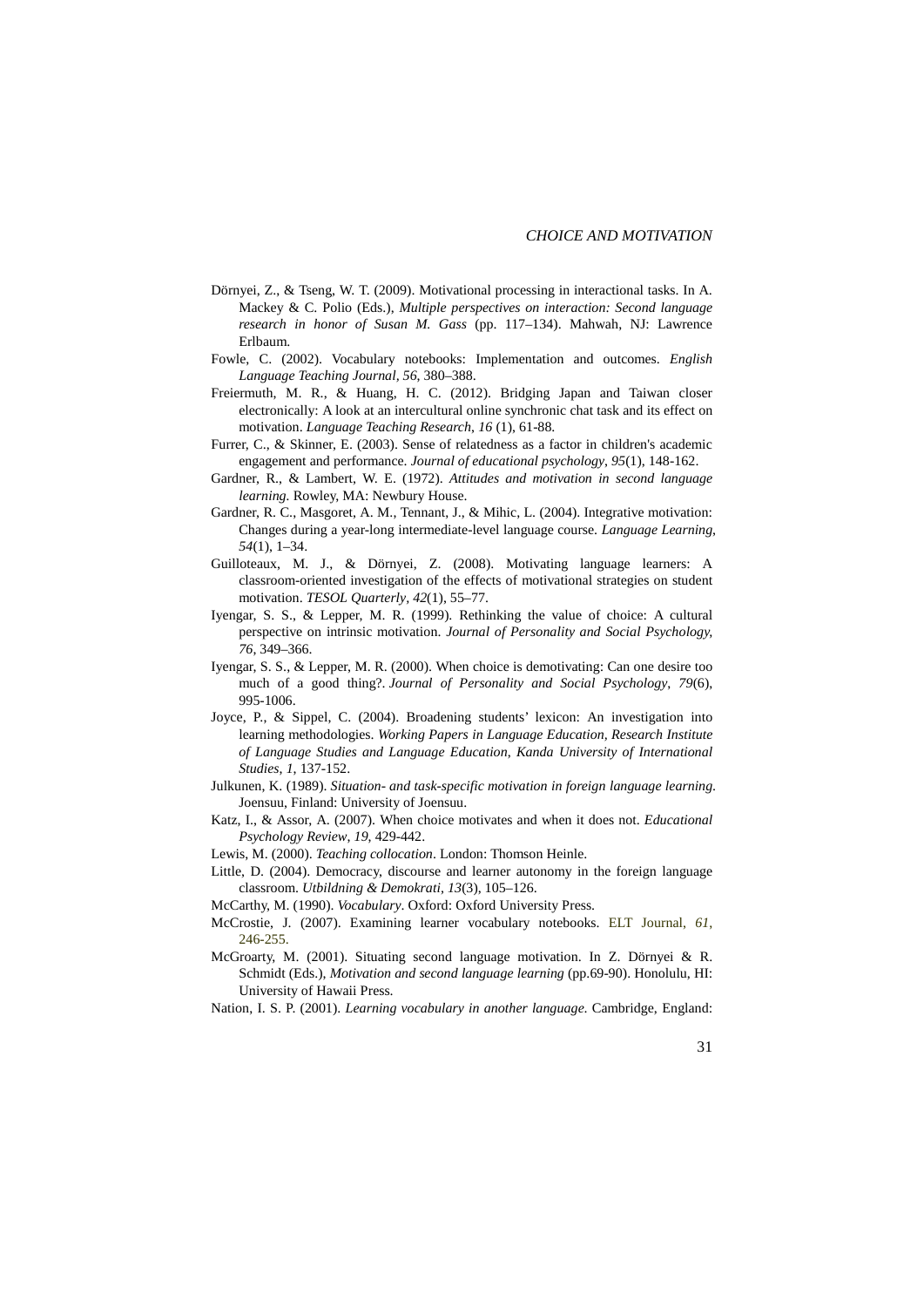Cambridge University Press.

- Nation, I. S. P (2005). Teaching and learning vocabulary. In E. Hinkel (Ed.), *Handbook of research in second language teaching and learning* (pp. 581–595). Mahwah, NJ: Lawrence Erlbaum.
- Nation, I. S. P (2008)*. Teaching vocabulary: Strategies and techniques.* Boston: Heinle Cengage Learning.
- Nation, I. S. P. (2012) Teaching language in use: Vocabulary. In M. Eisenmann & T. Summer (Eds.) *Basic issues in EFL teaching and learning* (pp. 103-116). Heidelberg: University Winter Verlag.
- Niemiec, C. P., & Ryan, R. M. (2009). Autonomy, competence, and relatedness in the classroom: Applying self-determination theory to educational practice. *Theory and Research in Education, 7*, 133–144.
- Noels, K. A. (2001a). New orientations in language learning motivation: Towards a model of intrinsic, extrinsic and integrated orientations. In Z. Dörnyei & R. Schmidt (Eds.), *Motivation and second language acquisition* (pp. 43–68). Honolulu, HI: University of Hawaii Press.
- Noels, K. A. (2001b). Learning Spanish as a second language: Learners' orientations and perceptions of their teachers' communication style. *Language Learning*, *51*(1), 107–144.
- Noels, K. A., Clement, R., & Pelletier, L. G. (1999). Perceptions of teacher communicative style and students' intrinsic and extrinsic motivation. *Modern Language Journal, 83*, 23–34.
- Noels, K., Clément, R., & Pelletier, L. (2001). Intrinsic, extrinsic, and integrative orientations of French Canadian learners of English. *Canadian Modern Language Review*, *57*, 424-442.
- Noels, K. A., Pelletier, L. G., Clement, R., & Vallerand, R. J. (2000). Why are you learning a second language? Motivational orientations and self-determination theory. *Language Learning, 50*(1), 57–85.
- Oxford, R. (1996). New pathways of language learning motivation. In R. L. Oxford (Ed.), *Language learning motivation: Pathways to the new century* (pp. 1–8). Honolulu, HI: University of Hawaii Press.
- Pae, T. I., & Shin, S. K. (2011). Examining the effects of differential instructional methods on the model of foreign language achievement. *Learning and Individual Differences, 21*, 215–222. doi: 10.1016/j.lindif.2010.11.023
- Patall, E. A., Cooper, H., & Robinson, J. C. (2008). The effects of choice on intrinsic motivation and related outcomes: A meta-analysis of research findings. *Psychological Bulletin, 134*, 270–300.
- Patall, E. A., Cooper, H., & Wynn, S. R. (2010). The effectiveness and relative importance of choice in the classroom. *Journal of Educational Psychology, 102*, 896–915.
- Poupore, G. (2013). Task motivation in process: A complex systems perspective. *The Canadian Modern Language Review*, *69*(1), 91–116.

Przybylski, A., Weinstein, N., Murayama, N., Lynch, M., & Ryan, M. (2012). The ideal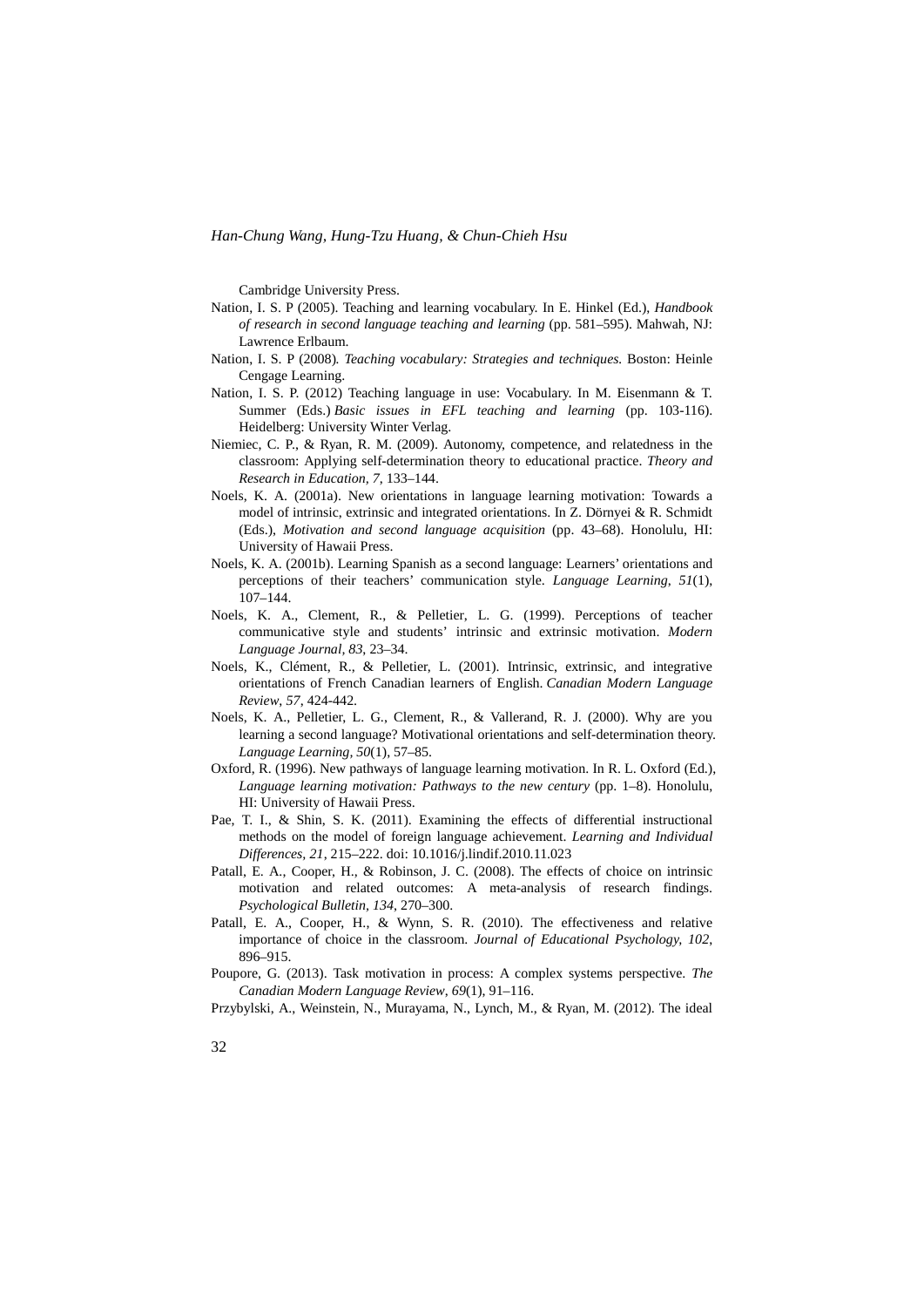self at play: The appeal of video games that let you be all you can be. *Psychological Science, 23*(1), 69–76.

- Reeve, J., Deci, E. L., & Ryan, R. M. (2004). Self-determination theory: A dialectical framework for understanding sociocultural influences on student motivation. In D. M. McInerney & S. V. Etten (Eds.), *Big theories revisited*: Vol. *4 in: Research on sociocultural influences on motivation and learning* (pp.31-60). USA: Information Age Publishing.
- Reeve, J., Jang, H., Carrell, D., Jeon, S., & Barch, J. (2004). Enhancing students' engagement by increasing teachers' autonomy support. *Motivation and Emotion, 28*, 147–169.
- Robinson, P. (1995). Task complexity and second language narrative discourse. *Language Learning, 45*(1), 99–140.
- Ryan, R. M. (1982). Control and information in the intrapersonal sphere: An extension of cognitive evaluation theory. *Journal of Personality and Social Psychology, 43*, 450–461.
- Ryan, R. M., & Deci, E. L. (2000). Intrinsic and extrinsic motivations: Classic definitions and new directions. *Contemporary Educational Psychology, 25*(1), 54–67.
- Ryan, R. M., & Deci, E. L. (2006). Self-regulation and the problem of human autonomy: Does psychology need choice, self-determination, and will? *Journal of Personality, 74,* 1557-1585.
- Ryan, R. M., Mims, V., & Koestner, R. (1983). Relation of reward contingency and interpersonal context to intrinsic motivation: A review and test using cognitive evaluation theory. *Journal of Personality and Social Psychology*, *45*, 736-750
- Skehan, P. (1998). Task-based instruction. *Annual Review of Applied Linguistics, 18*, 268–286.
- Schmitt, N. (2008). Instructed second language vocabulary learning. *Language Teaching Research, 12*, 329–363.
- Schmitt, N., & Schmitt, D. (1995). Vocabulary notebooks: Theoretical underpinnings and practical suggestions. *ELT Journal, 49*, 133–143.
- Schmitt, N., Schmitt, D., & Clapham, C. (2001). Developing and exploring the behavior of two new versions of the Vocabulary Levels Test. *Language Testing, 18*(1), 55–88.
- Shoaib, A., & Dörnyei, Z. (2005). Affect in life-long learning: Exploring L2 motivation as a dynamic process. In P. Benson & D. Nunan (Eds.), *Learners' stories: differences and diversity in language learning* (pp. 22–41). Cambridge, England: Cambridge University Press.
- Ushioda, E. (1996). Developing a dynamic concept of L2 motivation. In T. Hickey & J. Williams (Eds.), *Language, education and society in a changing world* (pp. 239–245). Clevedon: Multilingual Matters.
- Ushioda, E. (2001). Language learning at university: Exploring the role of motivational thinking. In Z. Dörnyei & R. Schmitt (Eds.), *Motivation and second language acquisition* (pp. 93–125). Honolulu, HI: University of Hawaii.
- Walters, J., & Bozkurt, N. (2009). The effect of keeping vocabulary notebooks on vocabulary acquisition. *Language Teaching Research, 13*, 403–423.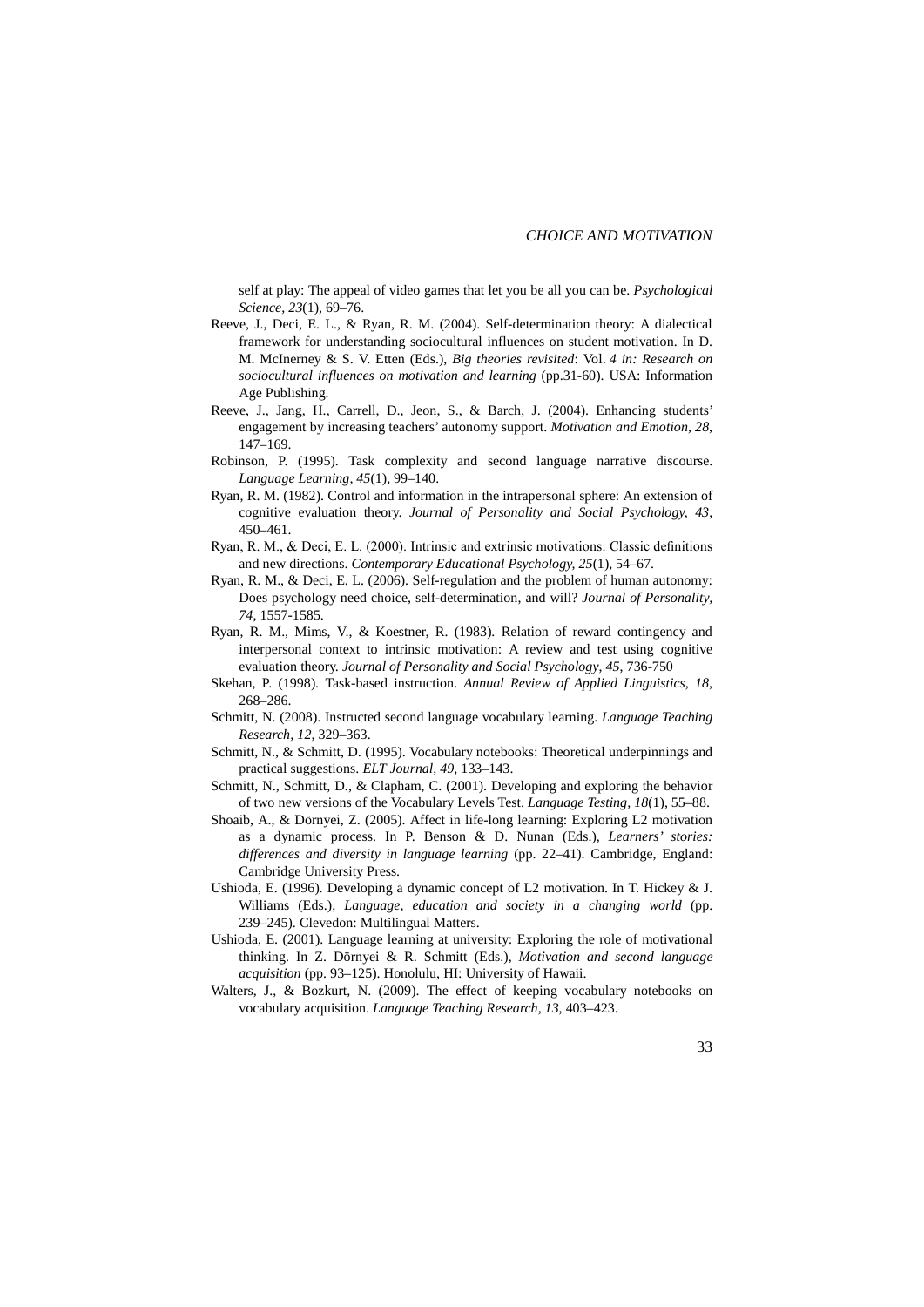- Williams, M., Burden, R., & Lanvers, U. (2002). "French is the language of love and stuff": Student perceptions of issues related to motivation in learning a foreign language. *British Educational Research Journal*, *28*, 504–528.
- Wu, M. L., Richards, K., & Saw, G. K. (2014). Examining a massive multiplayer online role-playing game as a digital game-based learning platform. *Computers in the Schools, 31*(1/2), 65-83.
- Wu, X. (2003). Intrinsic motivation and young language learners: The impact of the classroom environment. *System, 31*, 501–551.

#### *ACKNOWLEDGEMENT*

This study was supported by the Ministry of Science and Technology (100-2410-H-007-003)

#### *CORRESPONDENCE*

*Han-Chung Wang, Department of Foreign Languages and Literature, National Cheng Kung University, Taiwan Email: shark49212042@gmail.com*

*Hung-Tzu Huang, Department of Foreign Languages and Literature, National Tsing Hua University, Taiwan E-mail: hthuang@mx.nthu.edu.tw*

*Chun-Chieh Hsu, Department of Foreign Languages and Literature, National Tsing Hua University, Taiwan Email: cchsu@mx.nthu.edu.tw*

#### *PUBLISHING RECORD*

*Manuscript received: May 29, 2014; Revision received: August 20, 2014; Manuscript accepted: October 17, 2014*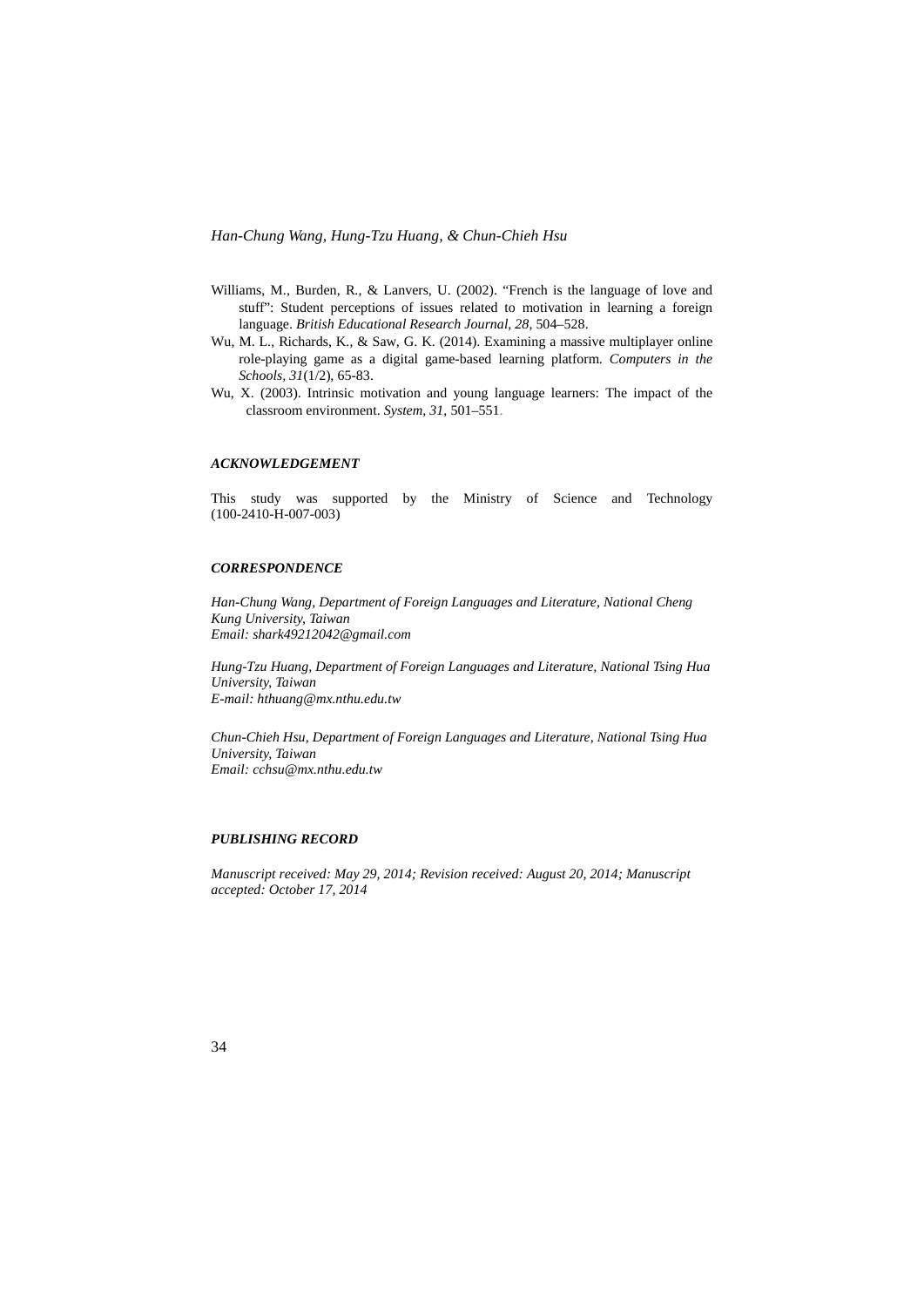#### *CHOICE AND MOTIVATION*

#### **APPENDIX**

# **Appendix A. Samples of students' vocabulary notebooks**

| The target word:                                                                                         | The times you use, revise or add new                     |
|----------------------------------------------------------------------------------------------------------|----------------------------------------------------------|
|                                                                                                          | information on the log                                   |
| orctate                                                                                                  | $III \rightarrow$                                        |
| Word information:                                                                                        |                                                          |
| * trotate ar.<br>ru wi                                                                                   | * pressurize <v></v>                                     |
| (1) drotate (bth) (to sb)                                                                                | (S) [Britash Tongvish] = pressure [Brown dan Tong        |
| to say words for sh else to write down                                                                   | -> pressurine sto forth=tV-they                          |
| IT to tell sb, what to do, espectally on an<br>annoying way                                              | 1) pressurize sth.                                       |
| eng They are in no position to drotate terms                                                             | to keep when r pressure m . p                            |
| (tell other perple what to do)                                                                           | submarine, an arrorafit, etc. The<br>bame It is on earth |
| it'll to control or trothence how boh. happens<br><i>3.</i> Jetermonie                                   |                                                          |
| - diferente to shit dominate t pressurize<br>to give orders to sb, often in a nide<br>or aggressive way. |                                                          |
| -) dreatur cn7.                                                                                          |                                                          |
|                                                                                                          |                                                          |
|                                                                                                          |                                                          |
|                                                                                                          |                                                          |
|                                                                                                          |                                                          |
|                                                                                                          |                                                          |
|                                                                                                          |                                                          |
|                                                                                                          |                                                          |
|                                                                                                          |                                                          |
|                                                                                                          |                                                          |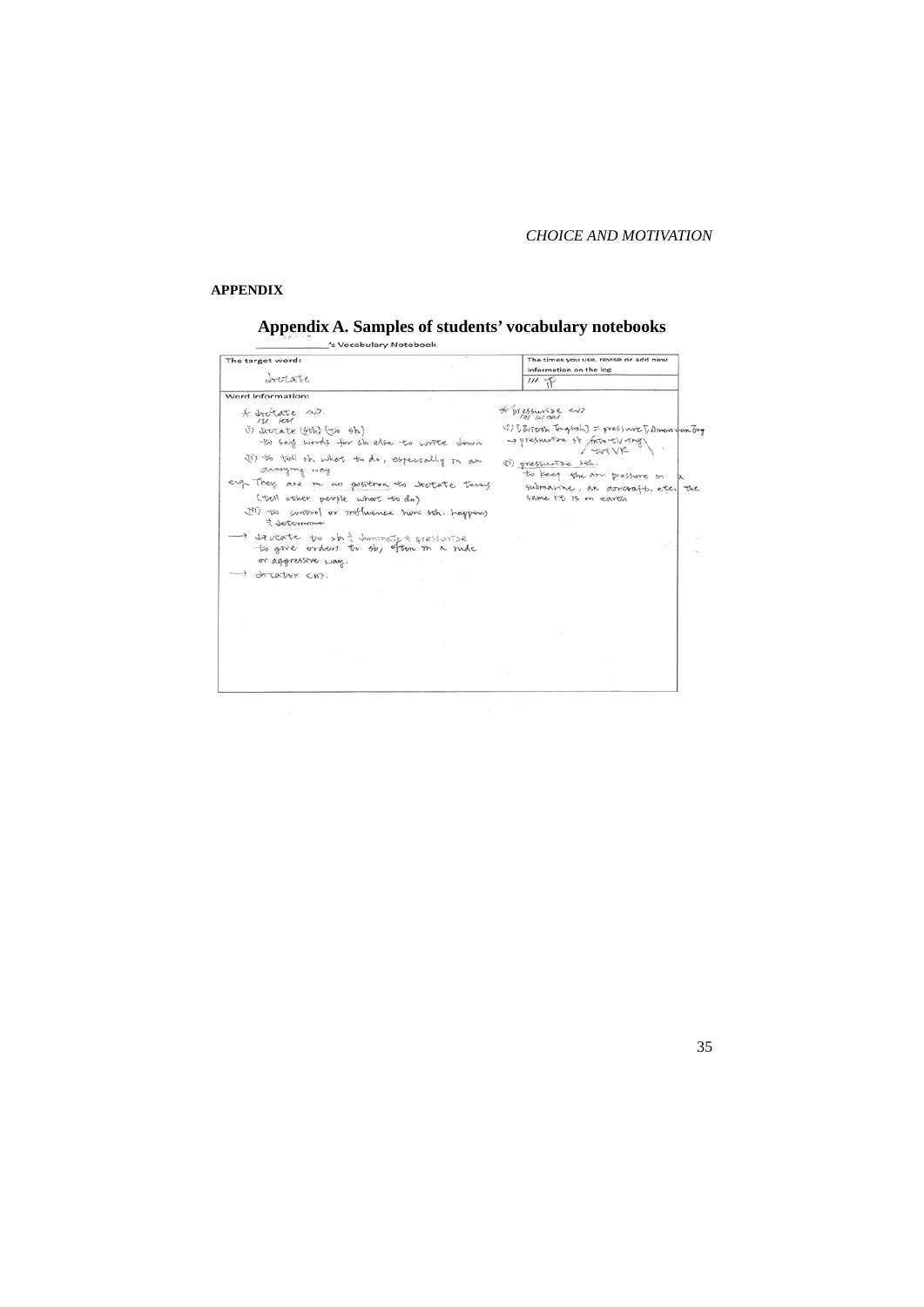## **Appendix A. Samples of students' vocabulary notebooks (continued)**

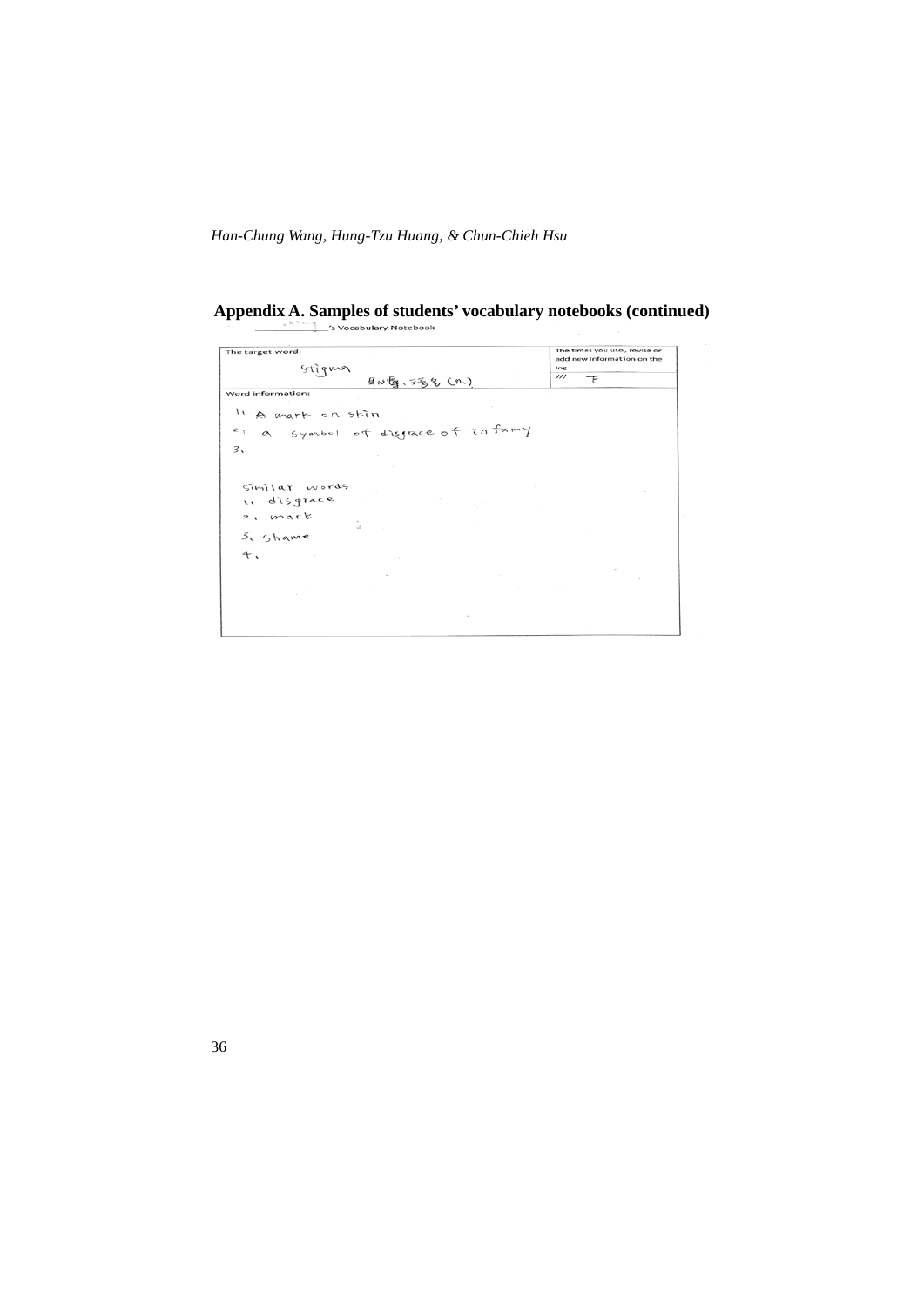#### **Appendix B. Task motivation questionnaire (adopted from Ryan, 1982)**

*Interest/Enjoyment*

a. While I was working on the task I was thinking about how much I enjoyed it.

b. I found the task very interesting.

c. Doing the task was fun.

d. I enjoyed doing the task very much.

e. I thought the task was very boring.

f. I thought the task was very interesting.

g. I would describe the task as very enjoyable.

*Perceived Competence*

a. I think I am pretty good at this task.

b. I think I did pretty well at this activity, compared to other students.

c. I am satisfied with my performance at this task.

d. I felt pretty skilled at this task.

e. After working at this task for a while, I felt pretty competent.

*Perceived Choice*

a. I felt that it was my choice to do the task.

b. I didn't really have a choice about doing the task. (reverse item)

c. I felt like I was doing what I wanted to do while I was working on the task.

d. I felt like I had to do the task. (reverse item)

e. I did the task because I had no choice. (reverse item)

*Pressure/Tension*

a. I did not feel at all nervous about doing the task.

b. I felt tense while doing the task. (reverse item)

c. I felt relaxed while doing the task.

d. I was anxious while doing the task. (reverse item)

e. I felt pressured while doing the task. (reverse item)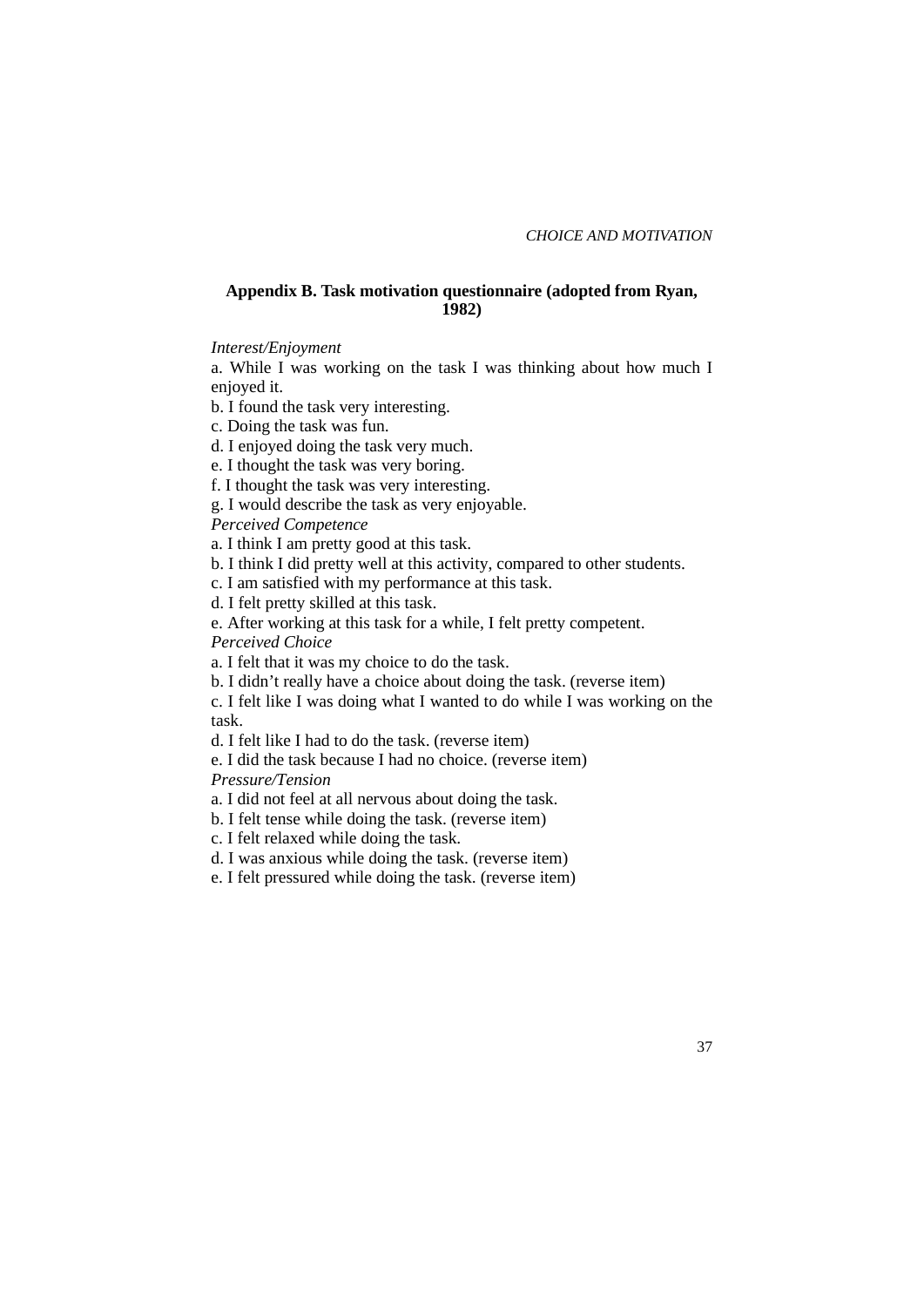#### **Appendix C. Task engagement observation form**

#### *Attention*

a. The participants do not display any disruptive behaviors such as checking cellphones or chatting with peers when the instructor gives instructions.

b. The participants focus on listening to the instructions and looking at the handouts or the blackboard when the instructor gives instructions.

c. The participants keep looking at the reading passages, vocabulary notebook, or the computer screen when doing the vocabulary learning tasks.

d. The participants do not randomly walk around the classroom or leave the class before completing the vocabulary learning tasks.

e. While using the computer, the participants do not check websites which are not related to the vocabulary learning tasks.

f. The participants do not chat with their friends about irrelevant topics when doing the vocabulary learning tasks.

g. The participants do not display passive attitudes such as nodding off when doing the vocabulary learning task.

*Participation* 

a. The participants actively raise questions when the instructor gives instructions.

b. The participants discuss with their peers or the instructor about the tasks when they do not understand what to do.

c. The participants actively work on the task. They efficiently check target word information and write down information into the notebook.

d. The participants try different resources during the task to learn target words (ex. online websites, paperback dictionaries, thesauruses, etc.).

e. The participants plan and organize the information to be written in the notebook.

f. The participants double-check what they wrote down in the notebook.

g. The participants review/study the target words after writing down target word information into the notebook.

h. The participants write a lot of information in the notebook. *Interaction* 

a. The participants discuss target word information with the instructor or peers during the task.

b. The participants ask for the instructor's feedback during the task.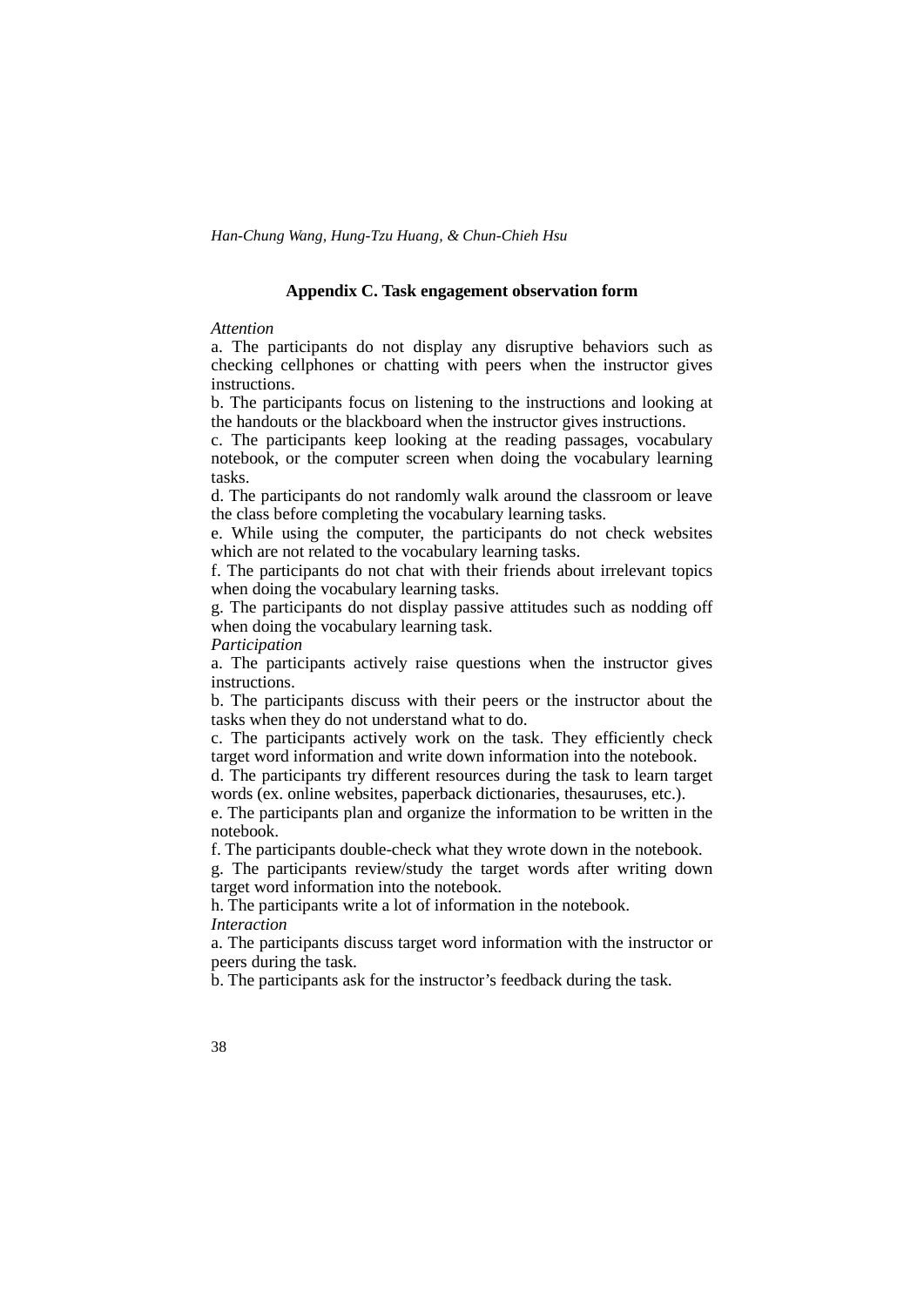#### *CHOICE AND MOTIVATION*

| Task 1       |             |             |               |              |
|--------------|-------------|-------------|---------------|--------------|
| marginalize  | dissonance  | stint       | fetching      | stigma       |
| authenticity | thrift      | rudimentary | allotted      | hurdle       |
| Task 2       |             |             |               |              |
| obesity      | verdict     | gist        | ambiguity     | impending    |
| cardiac      | coincide    | mutation    | sedentary     | frontier     |
| Task 3       |             |             |               |              |
| empathy      | prowess     | cornerstone | posture       | conservatism |
| collating    | toddler     | primate     | sapping       | ominous      |
| Task 4       |             |             |               |              |
| delve        | contrive    | excerpt     | impersonating | auctioneer   |
| plethora     | deception   | guru        | hypnotize     | hone         |
| Task 5       |             |             |               |              |
| saddle       | shun        | knottier    | bureau        | androgynous  |
| vigilant     | succumb     | pluck       | emblazon      | ilk          |
| Task 6       |             |             |               |              |
| hospitality  | ledge       | defects     | chronic       | geriatrician |
| off-shored   | agriculture | fledged     | patent        | overhaul     |
| Task 7       |             |             |               |              |
| booze        | attorney    | chugging    | dehydrate     | patron       |
| intoxicate   | purport     | touting     | irreversible  | nauseous     |

### **Appendix D. Pre-selected target words**